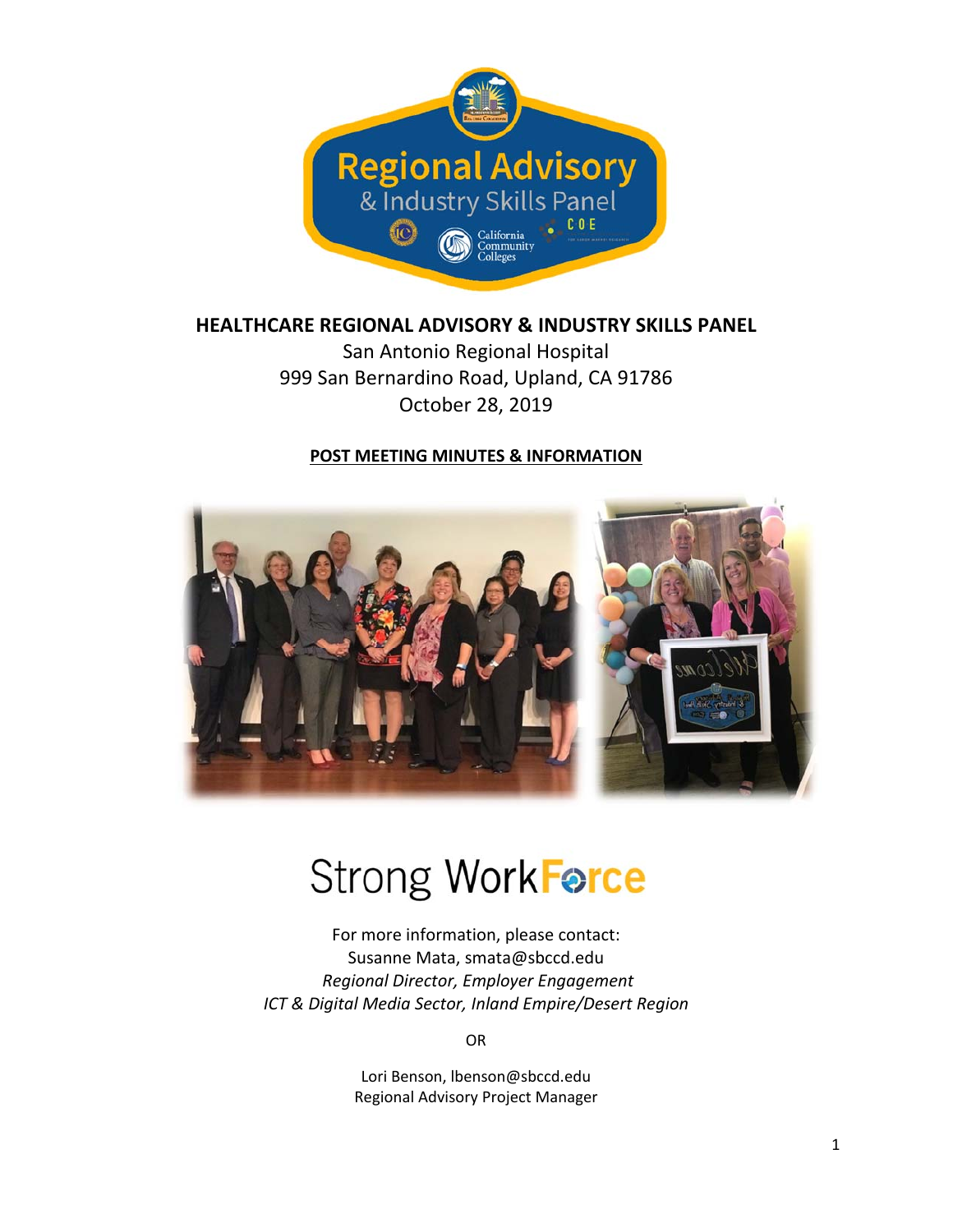#### **TABLE OF CONTENTS**

| Background, Mission, Goals                             | 2  |
|--------------------------------------------------------|----|
| Agenda                                                 | 3  |
| Industry Advisors (Panelists)                          | 4  |
| <b>Industry Skills Panel Questions &amp; Responses</b> | 9  |
| <b>Breakout Group Questions &amp; Responses</b>        | 11 |
| LinkedIn & Photos                                      | 18 |
| Labor Market Information                               |    |
|                                                        |    |

Attendance and the set of the set of the set of the set of the set of the set of the set of the set of the set of the set of the set of the set of the set of the set of the set of the set of the set of the set of the set o

Employability Skills Survey Results

#### **‐ BACKGROUND ‐**

The Regional CTE Advisory Pilot Project is funded by the Inland Empire/Desert Region Consortium's Strong Workforce Program. This project answers growing interest and requests to provide a "regional advisory format", accessible to all community colleges, ROP's, and K-12's in our diverse region, while also meeting Perkins and other grant requirements. In partnering with CRY‐ROP, a dynamic advisory format has been developed. In collaboration with Inland Empire Economic Partnership (IEEP), Regional CTE Advisory Communities are being established, with meetings facilitated throughout the Region. This format allows for a purposeful gathering of educators and industry advisors, sharing their knowledge and expertise on a regional basis, without over-taxing industry advisors with multiple meetings throughout the year.

#### **‐ MISSION ‐**

The mission of this project is to promote student success and to innovate for jobs and the economy: to gather community stakeholders sparking innovative, invigorating conversation between educators and industry professionals. Educators discover the latest business and entrepreneurial trends, industry demands, employment skills needed, and training practices. Industry partners gain an understanding regarding the importance of their expertise and advisement, in areas such as: updating curriculum, new coursework and certificates, equipment and programs needed, thus, benefitting community stakeholders, students, individuals, and businesses.

#### **‐ GOAL ‐**

The overarching goal of this project is to enhance career education and to meet the demands of the economy and the labor market: to evaluate, strengthen, and revise curriculum to ensure alignment from education to employment. Preparing a highly‐skilled workforce, meeting today's new and ever‐changing industry needs, is at the core. More students will possess valuable skills, earn meaningful certificates, and participate in internship opportunities, leading to living‐wage employment in their chosen field of study. Ultimately, career pathways will improve and high‐demand jobs will be filled.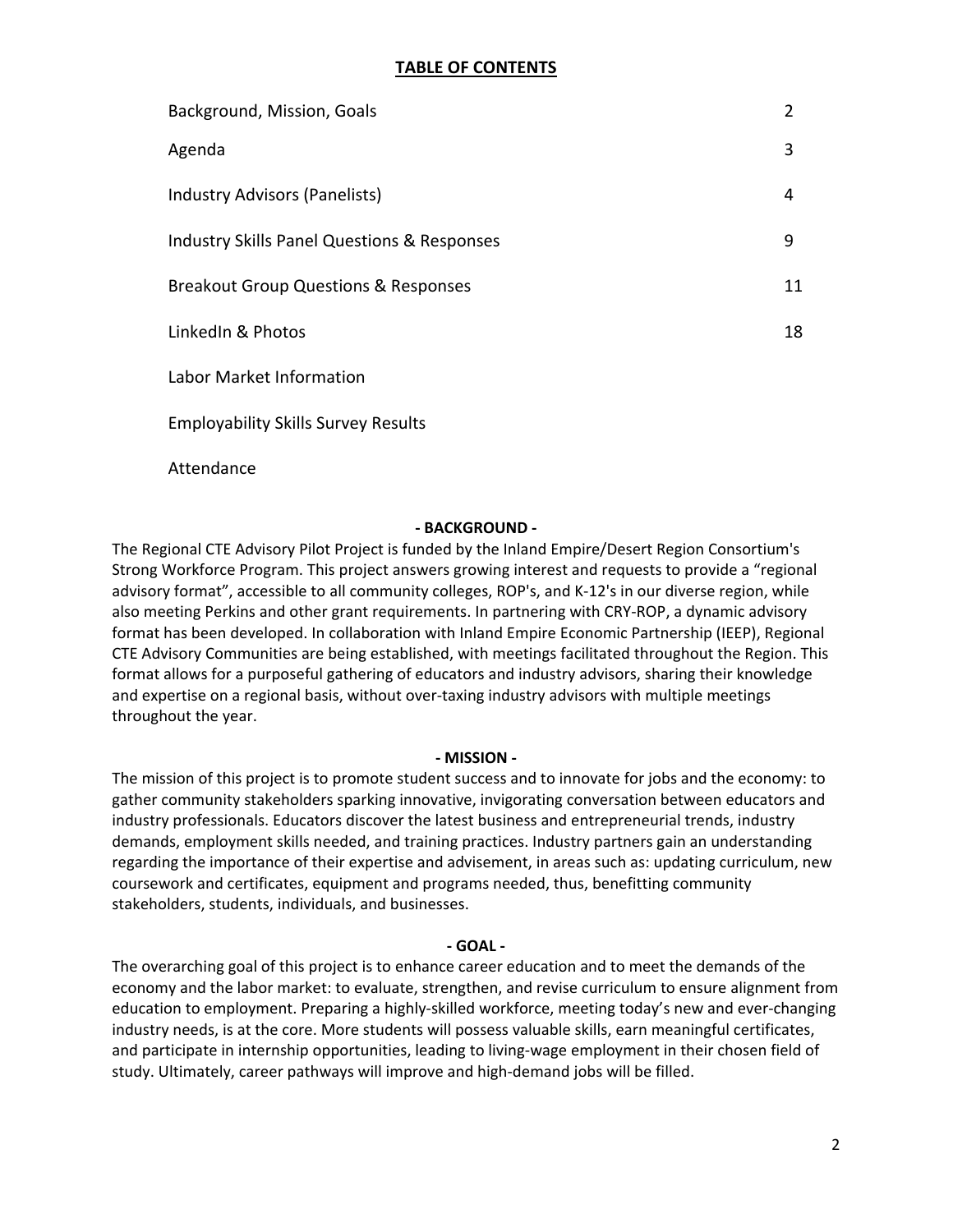

# **HEALTHCARE WEST AGENDA**





Lewis - San Antonio **Healthy Communities Institute** 

San Antonio Regional Hospital 999 San Bernardino Road, Upland, CA 91786 Aita Auditorium Monday, October 28, 2019 8:45 am – 2:00 pm

 $\overline{a}$ 



| $8:45$ am  | Registration, Networking, Light Continental                                                                                                                                                              |
|------------|----------------------------------------------------------------------------------------------------------------------------------------------------------------------------------------------------------|
| $9:00$ am  | Welcome & Introductions: Lori Benson, Project Manager; Jason Cordova, Inland Empire<br>Economic Partnership; Wendy Deras, Regional Director of Employment Engagement for<br>Health, Desert/Inland Empire |
| $9:15$ am  | Lewis-San Antonio Healthy Communities Institute<br>Terisha Gamboa, Healthy Communities Specialist                                                                                                        |
| $9:30$ am  | Labor Market Information, Michael Goss, Center of Excellence, Regional Director                                                                                                                          |
| $10:00$ am | <b>Industry Skills Panel</b><br>Moderator: Angelica Baltazar<br>Executive Director, Lewis-San Antonio Healthy Communities Institute                                                                      |
| $11:00$ am | Panel Q & A - Ask the Experts                                                                                                                                                                            |
| $11:30$ am | Lunch with Colony High School and Alta Loma Health Academy Students                                                                                                                                      |
| 12:30 pm   | <b>Community College Updates</b>                                                                                                                                                                         |
| 12:45 pm   | Pathway Development Breakout Groups by Sub-sector                                                                                                                                                        |
| $1:30$ pm  | <b>Group Report-outs</b>                                                                                                                                                                                 |
| $2:00$ pm  | Adjourn, thank you for attending!                                                                                                                                                                        |



 Follow Us on Twitter: Inland Empire Economic Partnership Inland Empire/Desert Region Consortium @IEEP\_ @cte\_iedrc Advanced Manufacturing ICT/Digital Media Energy/Construction/utilities @DSN\_Alan @DSNsmata1 @jon\_caffery

Business & Entrepreneurship **Business & Entrepreneurship** 

@krashkip @InlandEmpireHealthDSN

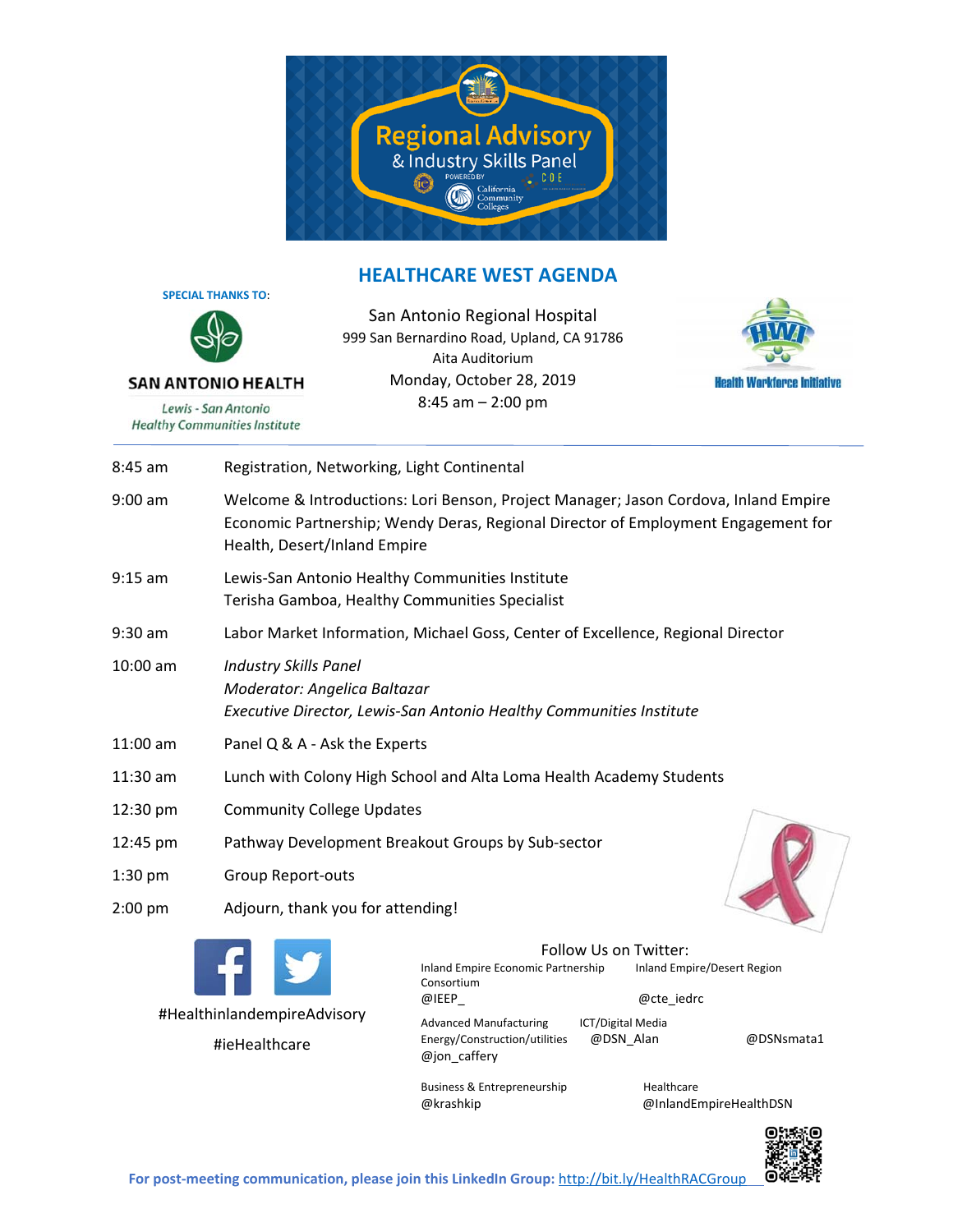

# **HEALTHCARE**

*Please Meet Our Esteemed Panel of Industry Experts:* 

# **PANEL MODERATOR**



**Angelica Baltazar, MSW, Executive San Antonio Regional Hospital Lewis‐San Antonio Healthy Communities Institute abaltazar@sarh.org** 

Angelica Baltazar is the Executive Director of the Lewis‐San Antonio Healthy Communities Institute at San Antonio Regional Hospital. She joined San Antonio after a career as a health and human services professional with roles in social work, public health, local government, and most recently, technology. She is experienced across many sectors in both for profit and not-for-profit organizations including education, community organizations, faith‐based organizations, and healthcare. She also brings experience in providing technical assistance to local governments giving specific recommendations for policy and environmental strategies to improve residents' health. Angelica's experiences in both the public health and human service industries equip her to work effectively with health and human services administrators, public health organizations, social services, and not‐for‐profit organizations.

Angelica holds a Bachelor of Social Work (BSW) from California State Polytechnic University, Pomona and a Master of Social Work (MSW) in Policy, Planning, and Administration from Loma Linda University. She is actively involved on local non‐profit boards continuing to keep her hands on the pulse of the community.

# **INDUSTRY PANELISTS:**

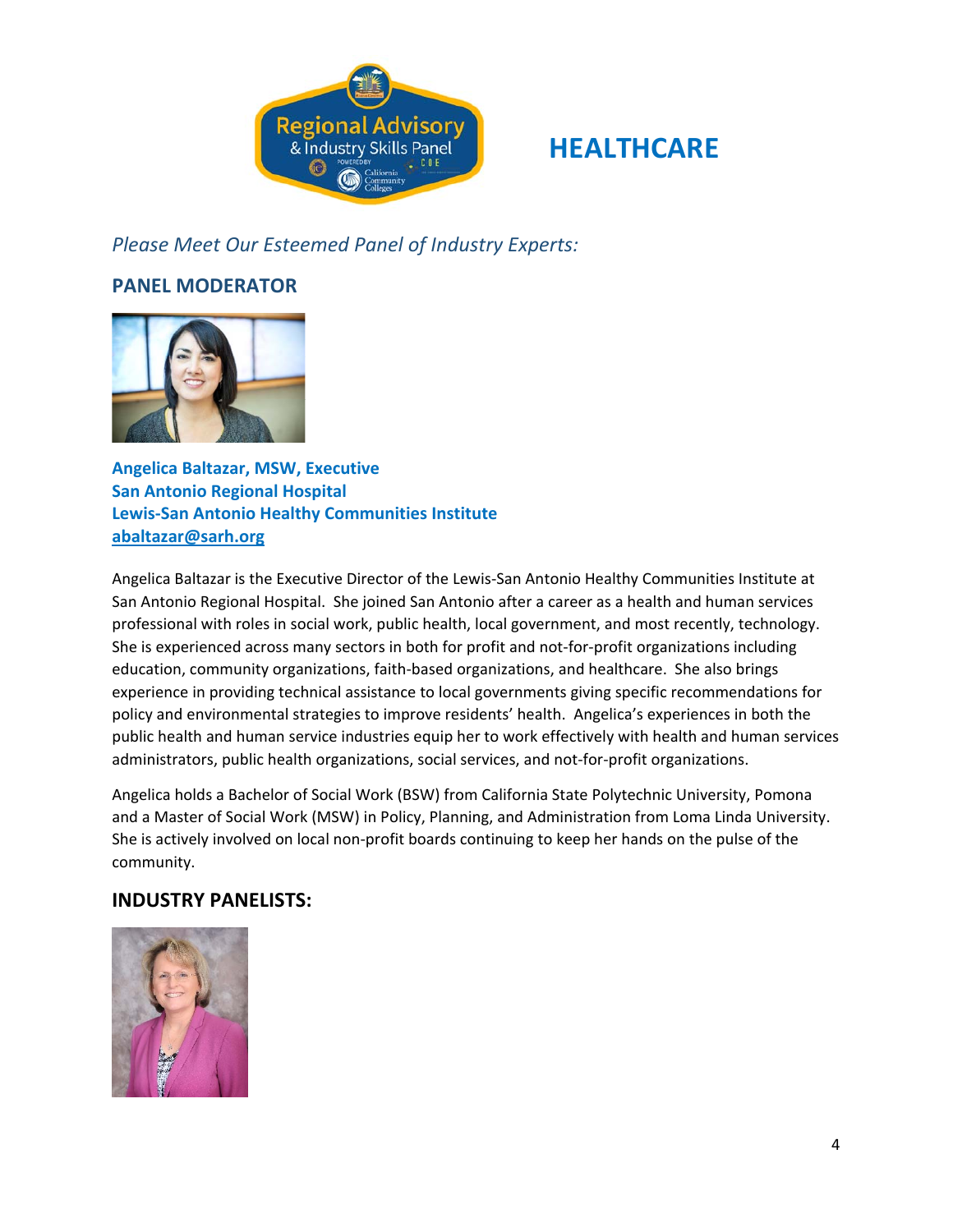# **Annette Greenwood BSN, MHA, RN Senior Vice President Patient Care Services Chief Nursing Officer Riverside Community Hospital annette.greenwood@hcahealthcare.com**

Annette Greenwood is the Senior Vice President Patient Care Services, Chief Nursing Officer for Riverside Community Hospital (RCH) since 2015. Annette has served in various leadership roles for over 20 years, providing executive leadership as CNO, COO, and Ambulatory Care Director working in both the public and private sector in acute and ambulatory care facilities. She is a passionate advocate for patients, leading the way with innovations that optimize patient outcomes. Her desire to improve the experience for new graduate nurses led to creative solutions collaborating with multiple academic institutions to provide successful transition to practice programs.

She received her Bachelor of Science Nursing Degree from Loma Linda University and her Master of Healthcare Administration from the University of Minnesota. She is a Fellow with America's Essential Hospitals. Annette participated as a Nursing Thought Leader working on The Future of Nursing Education Re‐design through Health*Impact* and was the project lead for work defining the Value of Nursing sponsored by the California Hospital Association and Health*Impact.* 



**Jarrod B. McNaughton Chief Executive Officer Inland Empire Health Plan (IEHP) mcnaughton‐j@iehp.org** 

Jarrod B. McNaughton is the Chief Executive Officer of Inland Empire Health Plan (IEHP). In this role, he works collaboratively with the IEHP Governing Board to set the strategic vision and provide executive leadership for one of the 10 largest Medicaid health plans and the largest not‐for‐profit Medicare‐ Medicaid Plan in the U.S. He cultivates IEHP's strong partnership with Providers, hospitals and hundreds of community partners to deliver quality whole‐person care to more than 1.2 million Members. He ensures financial stewardship and stability for IEHP's more than \$5.4 billion operational budget.

A visionary health care leader, Mr. McNaughton joined IEHP in 2018 as Chief Operating Officer (COO). In this role, he was responsible for the operations, claims, provider contracts, enrollment and eligibility, performance improvement and Member services departments, supporting IEHP's organizational directives, advancing IEHP's LEAN transformation, and ensuring IEHP's mission to deliver quality service to our Members and Providers effectively and efficiently.

Prior to IEHP, Mr. McNaughton served in several roles of increasing responsibility in mostly hospitals and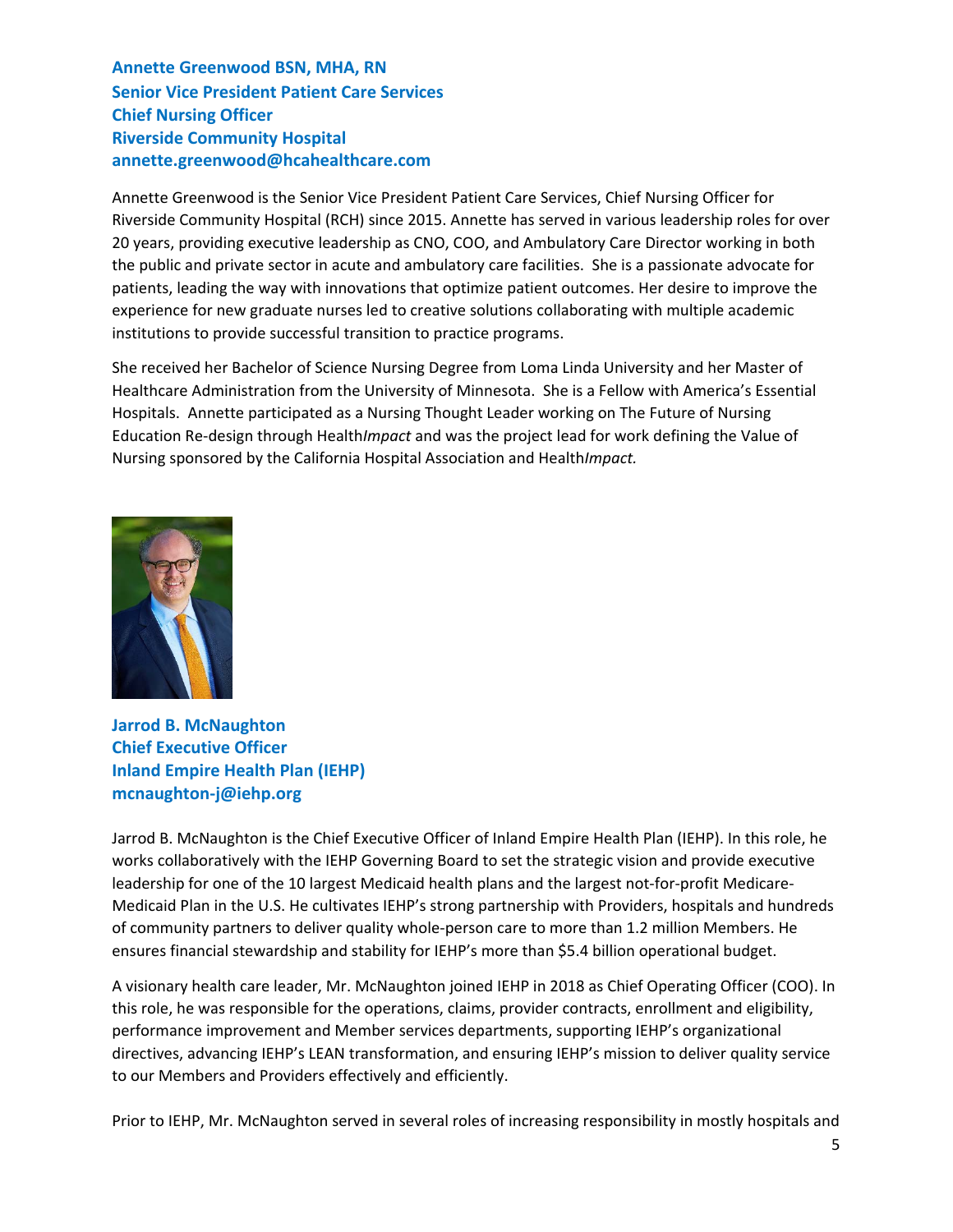large hospital systems. For nearly 20 years, he has led multi-tiered operational strategies and innovation that consistently generated superior results. He has a well‐established reputation for building dynamic teams, developing leaders and fostering key relationships in the community. His ability to remove obstacles and empower everyone, from frontline Team Members to Physicians, will help support IEHP's position of strength in the ever‐changing health care environment.

Mr. McNaughton's roles as President of Kettering Medical Center and Executive Vice President of Kettering Health Network demonstrated his strategic business acumen, empathy and visionary leadership. He developed a coordinated and detailed strategy for the entire network and spearheaded many forward‐looking changes in services and delivery of care to patients at those facilities. The Kettering Health Network in Southwest Ohio includes eight hospitals, nine emergency departments, many outpatient clinics and over 11,000 employees.

Prior to his role at Kettering Medical Center, Mr. McNaughton was Vice President at San Joaquin Community Hospital. Among his many achievements there, he developed and implemented a new mission and service department that helped increase patient satisfaction scores from the 40th percentile to the 85th percentile in less than a year.

Mr. McNaughton's strong commitment to the community fits well with IEHP's mission and company culture. He is an Assistant Clinical Professor at Loma Linda University and a board member for several educational and non‐profit agencies. A volunteer with Global Medical Missions, an international aid organization, he has led short‐term mission teams to Kenya, Malawi, Nigeria, India, Nepal, Honduras and Mexico. Away from work, he enjoys singing, musical theater and flying single‐engine planes.

Mr. McNaughton pursued an undergraduate degree from Pacific Union College where he earned a bachelor's degree. He earned his master's degree in Business Administration from the University of La Verne, Graduate School of Business. In addition, he is a Fellow of the American College of Healthcare Executives.



**Robert Kambe, Director of Business Relations Avid Physical Therapy bob@avidphysicaltherapy.com** 

Bob Kambe is a graduate of the University of California, Davis . He obtained his J.D. from the University of West Los Angeles School of Law.

He spent 18 years in the legal, regulatory and claims divisions for State Farm Insurance and as the Executive Consultant to the President of State Farm Insurance. After leaving State Farm he served as the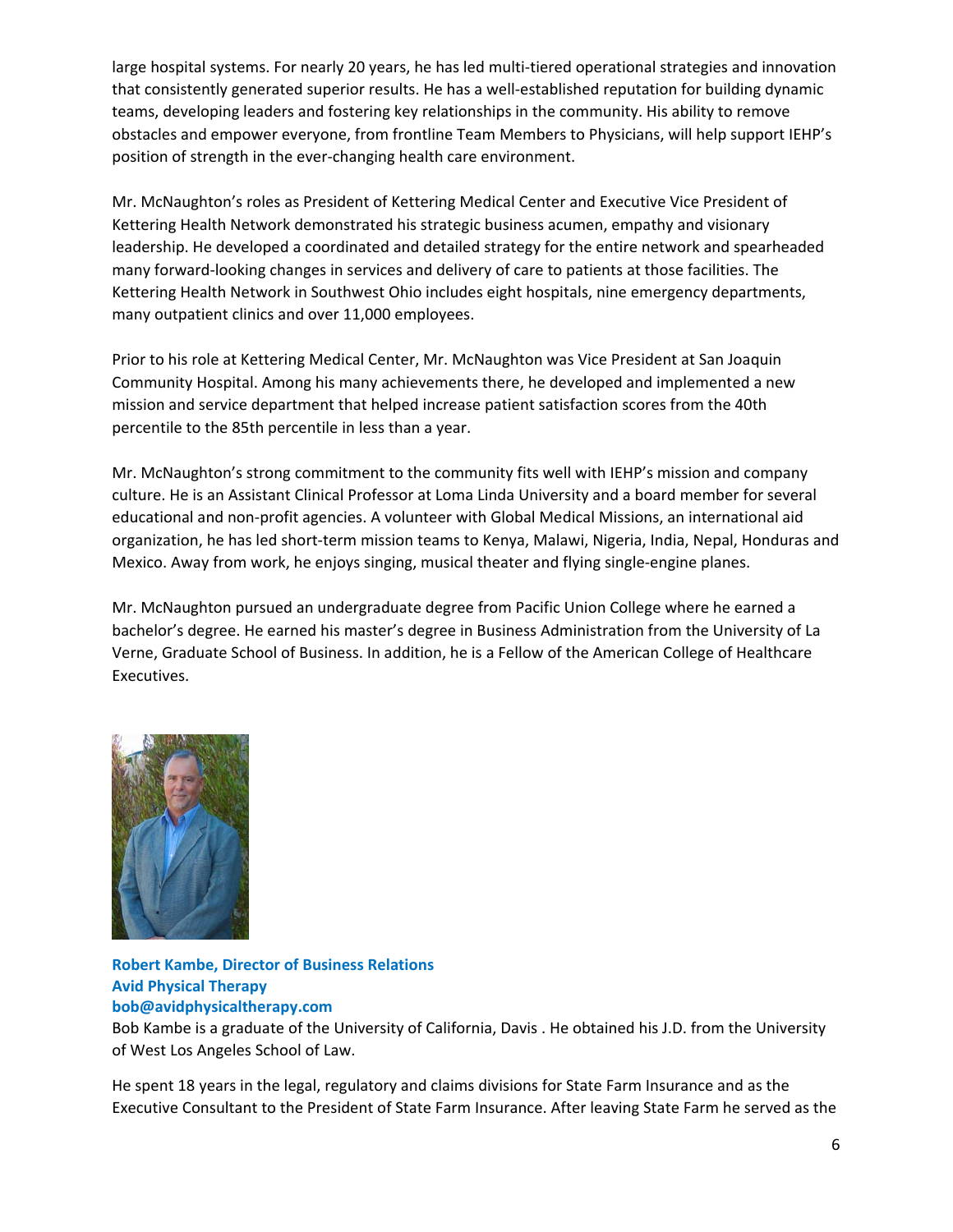Regional Vice President for the Horace Mann Insurance Group restructuring the claims, legal and regulatory departments.

Leaving a short retirement he joined his son who is a Doctor of Physical Therapy and an Orthopedic Specialist with Avid Physical Therapy, part of the Team Movement for Life Physical Therapy clinics in California, Arizona and North Carolina with specialists in orthopedics, sports medicine, pediatrics, neurology, hand therapy and vestibular/concussion.

Bob currently serves as the Business Director for the Inland Empire clinics where he also serves as the chairman of the One Future Business Engagement Committee for the Coachella Valley high school medical and health academies and assisting and mentoring student interns and volunteers from College of the Desert and CSUSB.

**Carol Wagner, Clinical Specialist Providence Health Care Carol.wagner@dvr‐llc.net**

**Marina Karkas, HR Business Partner San Antonio Regional Hospital mkarkas@sarh.org**

**Susaniel Kesling, Associate Faculty, Pharmacy Tech Chaffey College Susaniel.Kesling@chaffey.edu** 

**Angela Coaston, Site Director Azusa Pacific University acoaston@apu.edu**

**Justine Rangel, Administrative Manager, Workforce Education & Training San Bernardino County Behavioral Health Administration jrangel@dbh.sbcounty.gov** 

#### **SPEAKER**



Terisha Gamboa, Healthy Communities Specialist Lewis‐San Antonio Healthy Communities Institute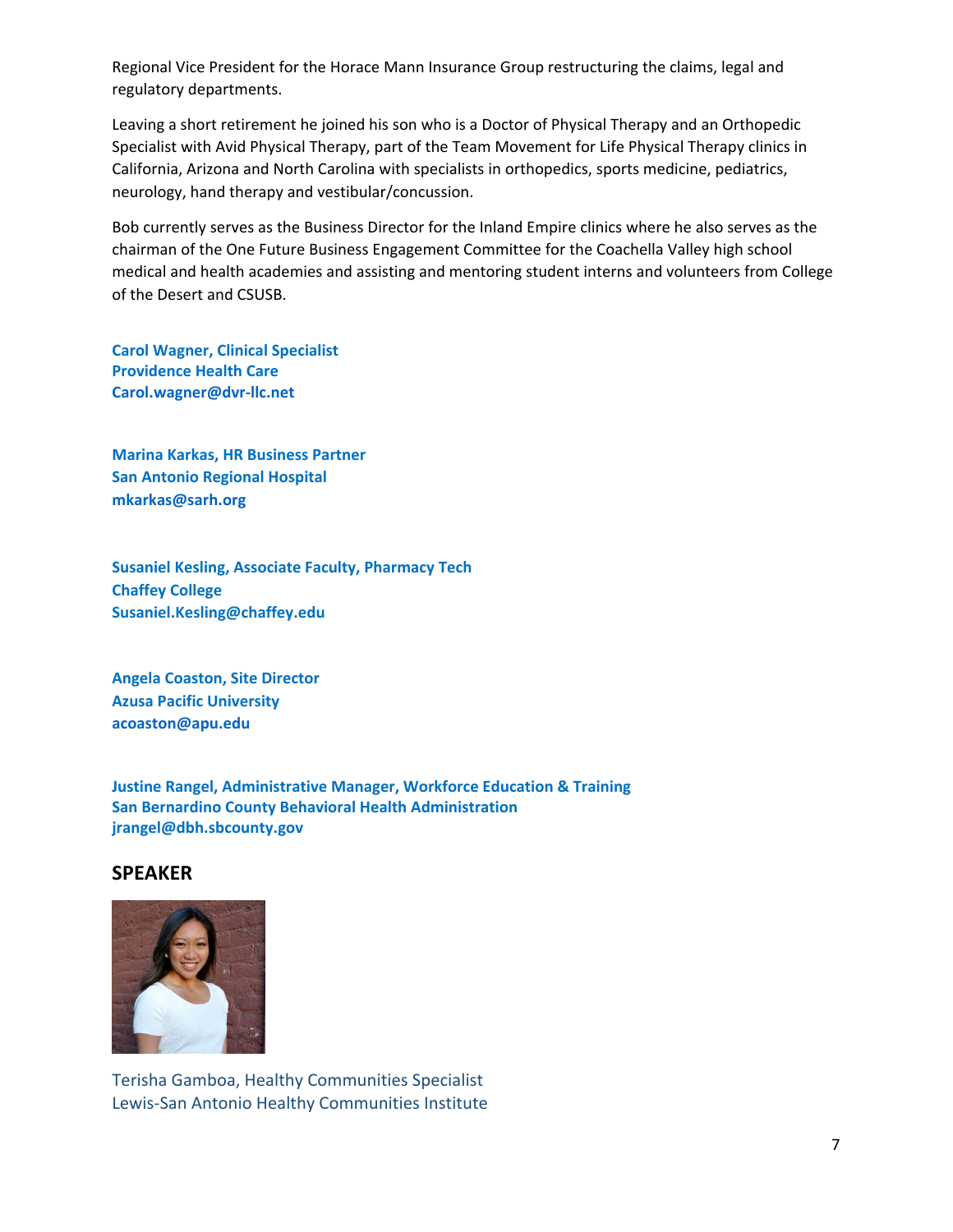#### tgamboa@sarh.org

Terisha holds a Bachelor's degree in Public Health Policy from University of California, Irvine and a Master's of Public Health degree in Health Education & Promotion from Loma Linda University. After graduating with her MPH, she became a Certified Health Education Specialist, educating in various healthcare and community settings to prevent chronic lifestyle diseases. Her public health experience stems from organizations throughout Southern California, such as the American Diabetes Association of Orange County, AmeriCorps in Downtown Los Angeles, and the Loma Linda Veterans Affairs Preventive Medicine Department. Her main focus has been in clinical health education for weight management, diabetes, and stop-smoking education for heart disease prevention. Terisha is currently a Healthy Communities Specialist at the Lewis‐San Antonio Healthy Communities Institute. She manages professional development and wellness programs for the Inland Empire's youth population on lifestyle behaviors in nutrition, physical activity, and mental health. She enjoys working in community health by providing programs that teach community members about preventing disease.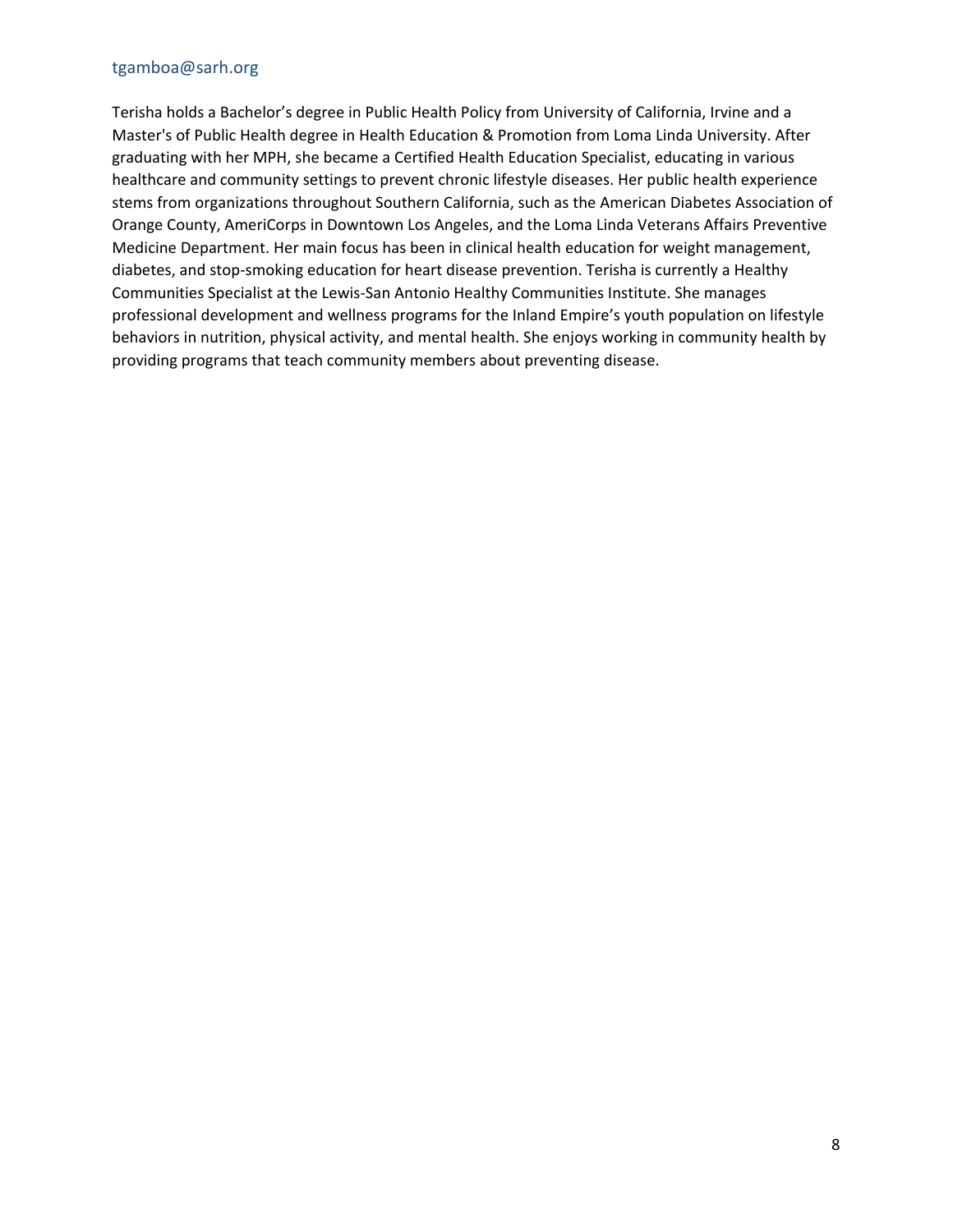# **Healthcare Advisory Industry Skills Panel**

# **MINUTES**

### **Question 1**

What types of training, education, or community college credentials are desirable for entry‐ level positions in your field?

**Marina Karkas:** We have around 2500 employees. Around 60% of the jobs we have here require certification or licensing. We do hire entry level nursing aids that have to be enrolled in a nursing program.

**Carol Wagner:** We have a variety of opportunities. You can start as a Certified Nursing Assistant (CNA). 150 hours of training. We hire Registered Nurses, LVN's, dieticians, therapists, etc.

**Susaniel Kesling:** Minimal for pharmacy technology is you need to be licensed. An associates degree is best.

**Justine Rangel**: For our department we hire LVNs, clinical assistants, site techs, mental health nurses, IT personnel. Peer & Family Advocates would be our most basic position.

### **Question 2**

What open positions do you have currently at your facility? What does your hiring process look like?

Annette Greenwood: Pretty much across the board. There are all kinds of entry level. My recommendation to someone trying to get their foot in the door I would recommend taking any opportunity you can so you can get experience. Our application process is online.

**Marina Karkas:** Everything is online. The application is pretty simple. We prefer it to be filled out completely. Then we do an interview and a background and health check.

### **Question 3**

What interpersonal skills are most important in your industry?

**Robert Kambe:** Listening and communication skills. Being able to communicate with people.

**Carol Wagner:** Soft skills are very important. Being able to do profiles. Be able to work as a team. You're going to be working with the same 7 people 5 days a week. Be able to learn new technology quickly.

**Jarod:** You have to see healthcare as a calling not as a paycheck. We have a need for people who can come in and really crunch information and turn it into meaningful data.

#### **Question 4**

What foundational/technical skills are necessary for entry level positions within your industry?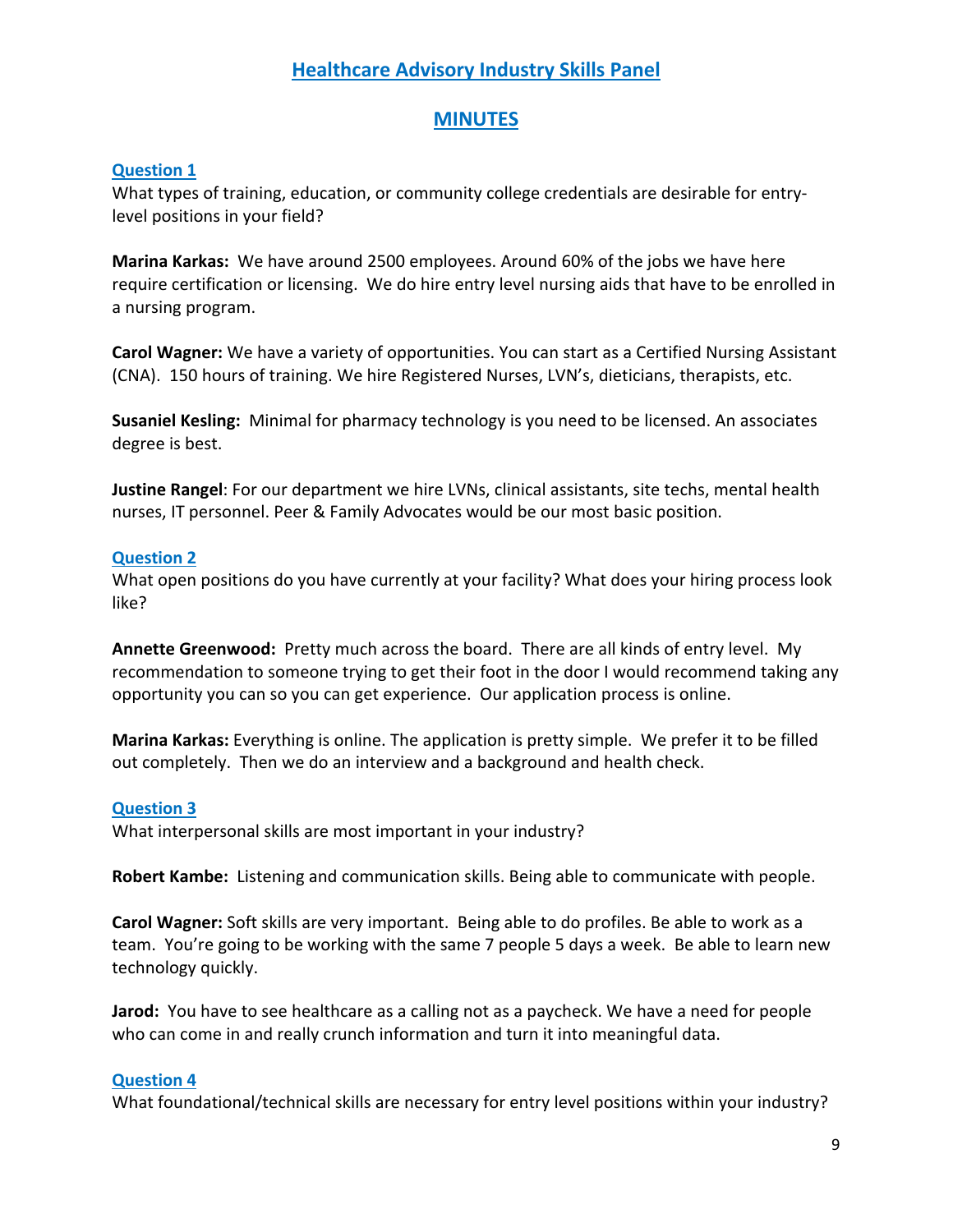**Annette Greenwood:** You have to like humans and have a love for people. You need to be able to use the everchanging technology. Also, project management is a big need. Be bold and hungry to learn and do what it takes.

**Carol Wagner:** Writing and effective speech communication. Understanding the basics of medical technology. To be able to hop from one system to another.

**Susaniel Kesling:** Communication skills including writing. Having the ability to paint a picture and describe it well. Legible handwriting is a must. Be able to use different technologies.

**Angel Coaston:** As faculty we are always looking at students. One thing that keeps kind resonating with me is to have compassion for other people.

# **Question 5**

What skills/knowledge is being required of new employees to address the latest trends in technology, equipment, regulations, laws, etc.?

**Jarod:** Our regulations change can change from week to week. Depending on the changes that take place we have to train for these changes all the time.

# **Question 6**

Does your company offer Internships? If so, what are the technical/non-technical skills needed? Also, what type of work do interns participate in?

**Annette Greenwood:** Pretty similar to most of the organizations we have ties to local programs for internships. You can pretty much throughout the hospitals.

**Jarod McNaughton:** I am an internship fanatic. It was my internship that helped propel me up to the position I'm in today. We need more internships and I really encourage them.

**Marina Karkas:** Most of our clinical areas have internships. Nursing departments especially.

**Robert Kambe:** All of our interns basically with physical aid therapists as well as some front office internships.

**Carol Wagner:** Our internships are usually set up through the schools involving many different fields.

**Angel Coaston:** Once you become a student there are lots of opportunities for student work as well as internships.

**Justine Rangel:** We offer several opportunities. For Bachelors and Masters as well as informal internships which are more of the volunteer style internships.

# **Question 7**

What new technology and/or equipment should educators be incorporating into courses?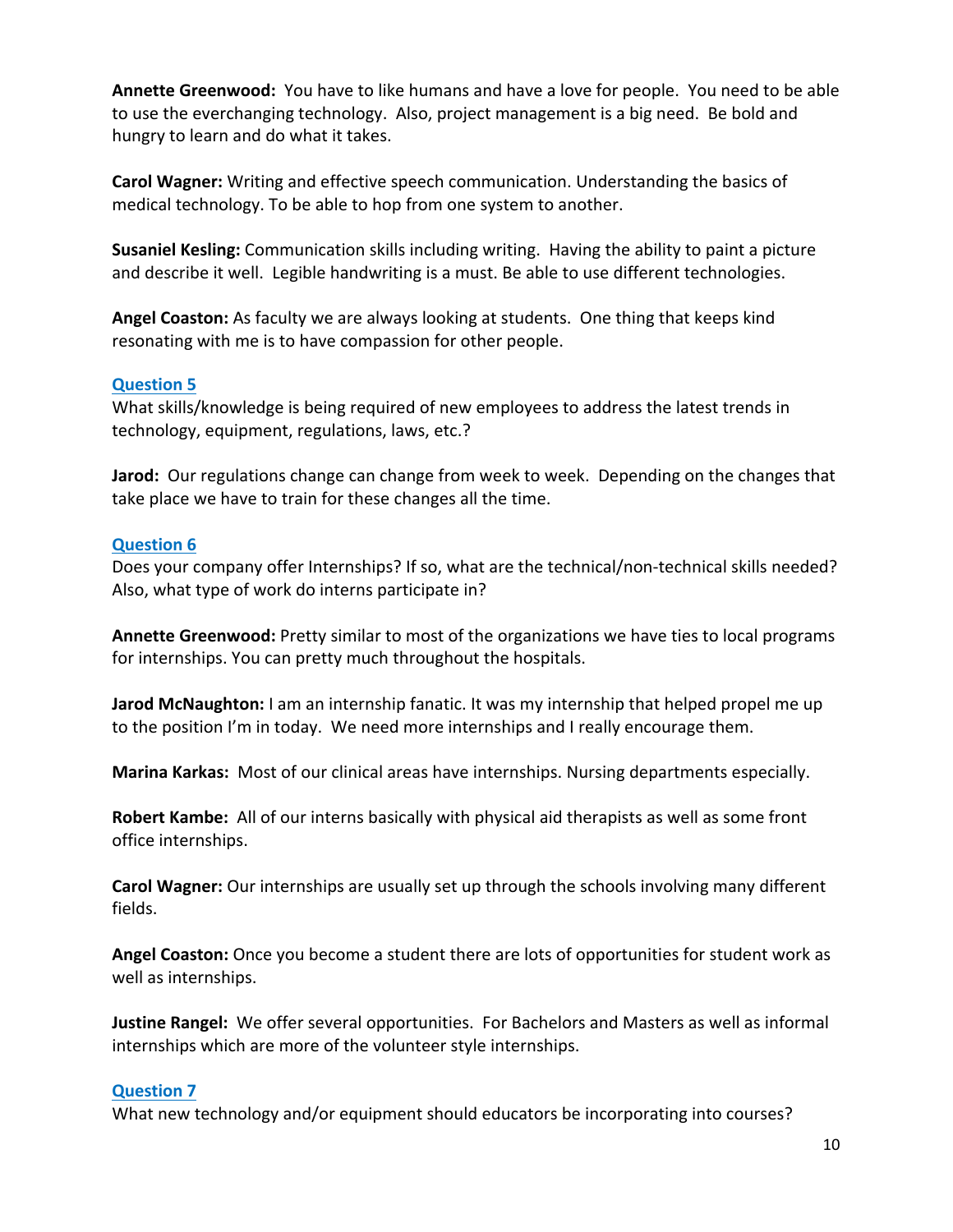**Annette Greenwood:**  Interprofessional education and interprofessional communication is key moving forward. How we interact with each other. Never be afraid to ask questions. You don't have to make decisions on your own.

**Angel Coaston:** Really giving people an opportunity and really guide their education. Its better to have an exchange rather than just a lecture.

# **Question 8**

Where do you see the field of *Healthcare* going from here? Important Trends?

**Jarod McNaughton:** There is a lot of changes happening in the health care world. Bed side manner should not be changed. We need to keep that bedside manner and compassion for our patients. Get involved with your community and programs that can help support you as well so that your connections stay strong with your patients.

# **Breakout Notes: Patient Care ‐ Group 1 of 2**

#### **Question 1:**

#### **Educators, what programs are being offered on your campus?**

- o *ROP Program:* Medical Assisting, LVN , pharmacy, medicine. There is a range of education question. Campus in Ontario, Chaffey high school colony, Alta Loma los osos, Clairmont, just to name a few.
- o *Yucaipa High School:* Medical classes, medical assisting, Veterinary technicians
- o Lake arrow head‐ emergency medical program
- o *Maria‐* program in Fontana high, pharmacy technician and other things but mainly those
- o *Yolanda‐* intern assistant for RN program‐ Mt. Sac

#### **Question 2:**

#### **Educators, what technology and programs are being used in the classroom?**

- *Martha:* We have updated out game in technology-chrome books, laptop with mac books.
- *CRY‐ROP district*: learning how to scan and impute everything for medical assisting
	- o Q) question are people there to assist?
	- o A) yes, we have It people coming to help. They have virtual field trips all the time. They were able to watch medical things while they were actually happening. Virtual autopsy where they can talk to each other and ask question while it was live.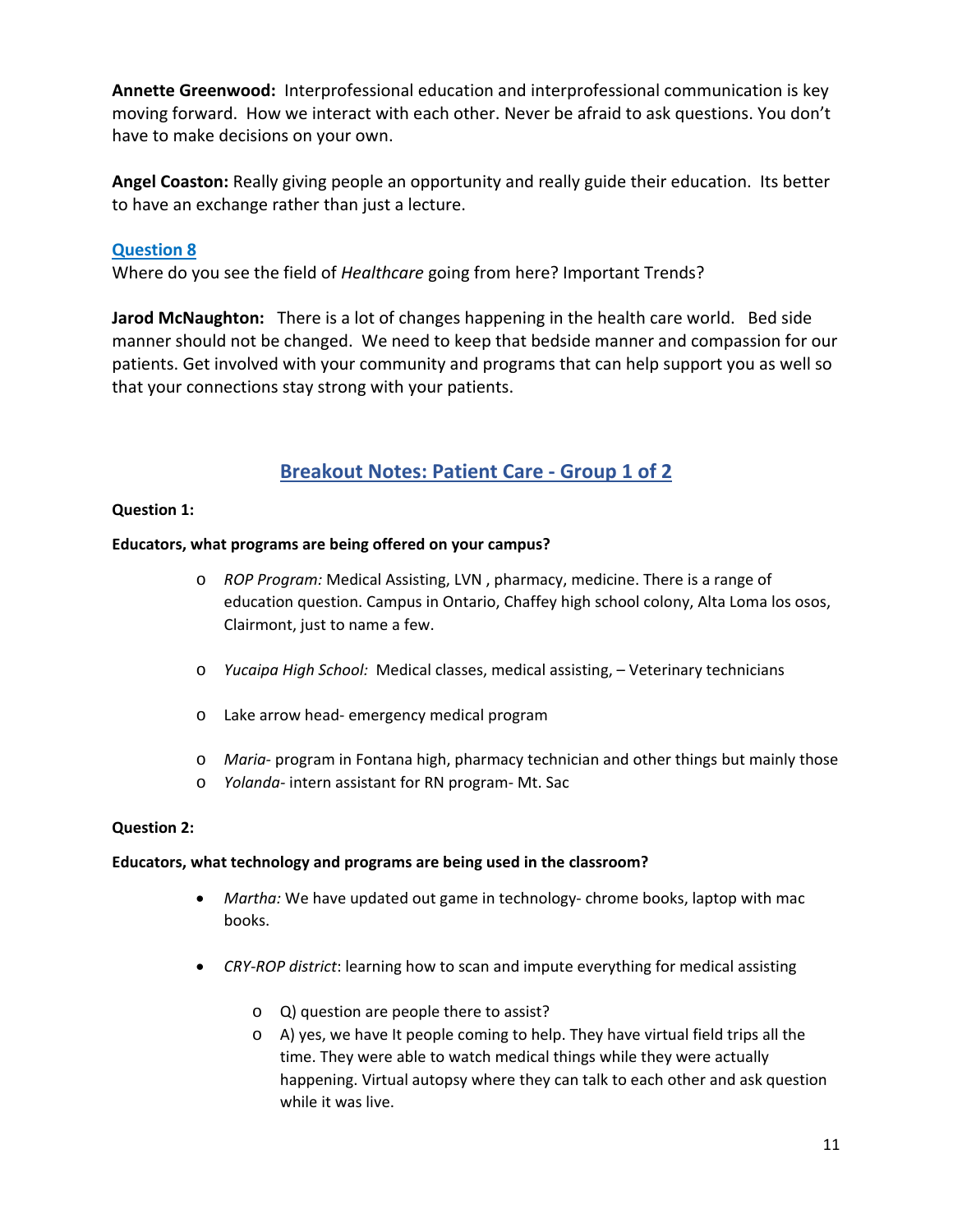- *Maria*: use of computers and virtual field trips where they get to see a day in a life of a medical professional. They get to use echoscopes‐ I use Prezi when doing presentations.
- *Kelly:* computer labs laptops and electronics such as medical also includes dialysis electro cardiogram that they get to do.
- *Christine:* Approved for ice videos which is made by an occupational therapist where you get to see what the medical professional is doing. Using videos where they see the patience, they are better at understanding how the therapy works.
- *Valley college:* simulators, birth simulators where students in groups get to use it. We need someone who can manipulate the computer, faculty alone cannot do it‐we are looking for a technician. we create custom quizzes online where the students can quiz themselves. K studies that are on the computers that students can use as well as tablets computers.

# **Question 3:**

### **Educators, what new courses/technology do you see in your departments in the next few years?**

- *Martha:* Trying to find certifications and certify kids in programs- precision exams are being used, testing and certification is more challenging now.
- *Pat:* we don't have many and are trying to certify phlebotomy, we are always the last to know
- Baldy view staff: same idea they outsource their phlebotomy programs and doing some more community classes like CPR. I think some classes that I have gone to ask they want refresher classes for phlebotomy
- *Christine:* only talked about having a trainer strength and conditioning specialist.
- *Maria b*: The community colleges want to get the sims labs certified because they are getting a lot of displacement it will help off‐set the clinical side.

# **Question 4:**

# **What advice can be given to ROP and high school teachers that would help them better prepare students for transition to community college?**

- *Valerie:* I teach adult and high school class- a lot of my high school students don't understand the acceptance on how to get accepted. I have made an assignment to have them research how to get accepted a lot of my students did not know. It is about informing them to see what they would like. That was a big eye opener for my students- I need more contacts to have universities come and talk about college.
- How can we better that? A lot my students do not know who their counselors are or eve career tech. once you are in college no one will help you‐ it is more about training them and that is our part as educators
- Counselors just want the students to graduate instead of trying to get them to college- I have a lot of kids who come to me and say that they want to go to college.
- *Christine*: Website career tests can provide valuable information regarding health career options.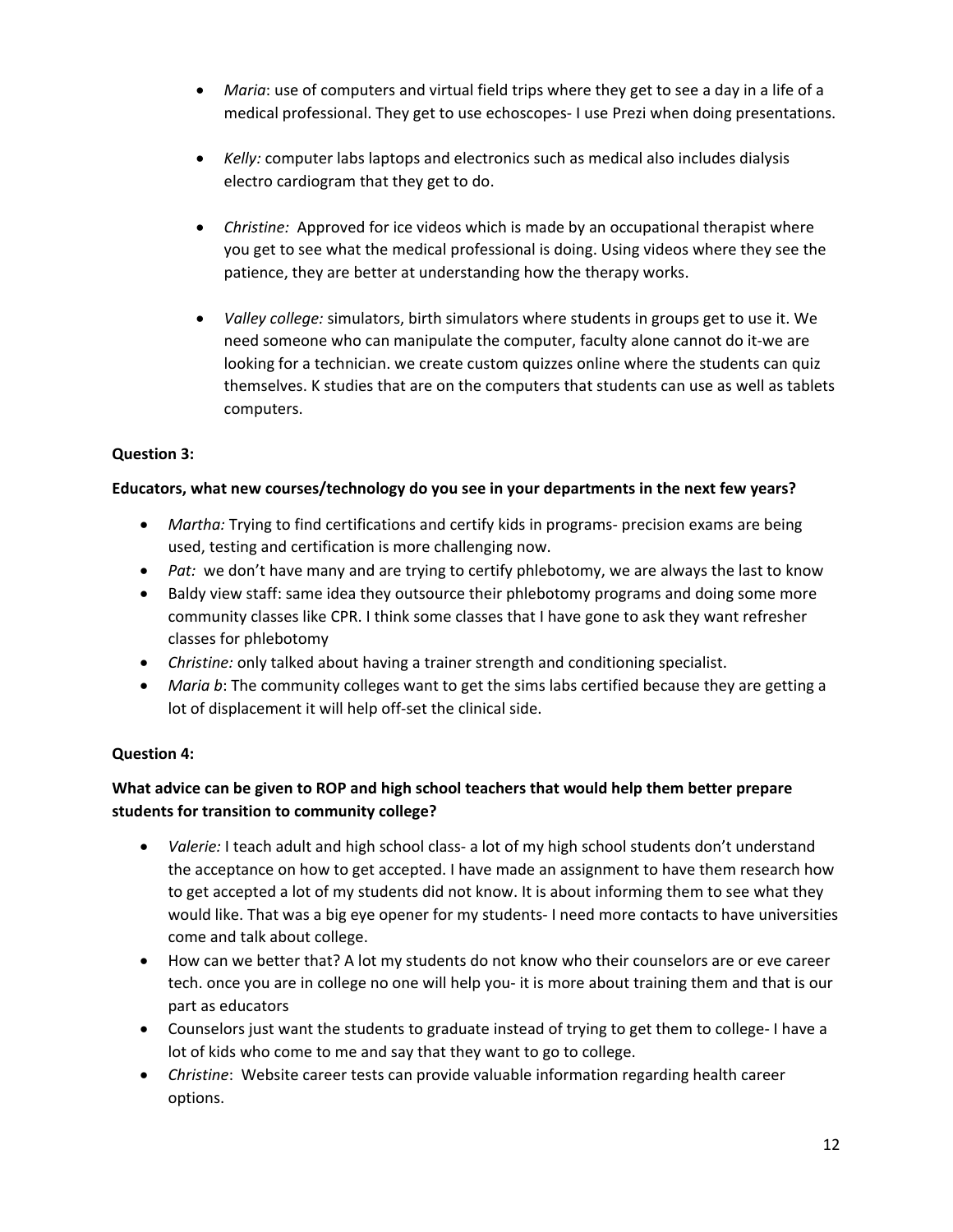- *Maria:* career guidance specialists help students go over all of the soft skill training and we do that throughout the whole year. They find out what is good for them
- I have a question counselor that do credit recovery- how do you deal with students that don't know what they want. A lot of the students are failing because they don't want to be there.
	- a. *Valerie‐* I had students like that‐ I paired them with someone who was interested in that career and it seemed to work. I had to set up strong boundaries from the beginning of the class.
	- b. *Christine:* I have a lot of freshmen who did not want to there
	- c. *Maria:* I made an appointment with the counselor to explain about the program and have them come into the program and see hands on what the program was about‐ once they saw that is when the credit recovery began to go low.
	- d. Kevin: counselors just want their credits and for them to recover‐ can the students keep up with that level of work then the counselors will send them to another class.

### **Question 5:**

### **Industry: What job openings and/or internship opportunities are currently available at your facility?**

# **Industry: What are some of the biggest skills gaps that you have identified with the incoming student population?**

*Christine:* I saw a lot of students coming in that were not ready for college and the students do not understand the concept of late work being late even if it's one minute.

*ROP*: The students they don't understand what late is and get that 10 percent reduction- it's the soft skills that need to be taught prior to let them out to the real world. If I didn't take late work half my students would be failing.

*Martha:* how I fix that is by having a time in time out sign in sheet and I also have fake money that I use for them. They lose money if they don't sign in or if they are tardy. I make it kind of fun at the end of the quarter. It is worth it to me and it teaches them payroll, responsibility and makes it fun for them.

*Yolanda*: that teaches them good work ethic‐ so that they do not think that it is ok to do that in the real world. I think they are still very week in the writing- they don't even use spell check.

*Valerie*: teaching them to do vitals and it hurts to say that they cannot multiply easy numbers and they cannot tell time. They have to pull out their phone.

# **Breakout Notes: Patient Care – Group 2 of 2**

#### **Question 1:**

#### **Educators, what programs are being offered on your campus?**

 EMT, Paramedic, Dental Assistant, Dental Hygiene, Medical Assistant, Fire Tech, Radiology Tech, Respiratory Care, Health Careers Academy, Pharmacy Tech, LVN.

#### **Question #2:**

#### **Educators, what technology and programs are being used in the classroom?**

• Rim of the World High School: Z Space, software, text and curriculum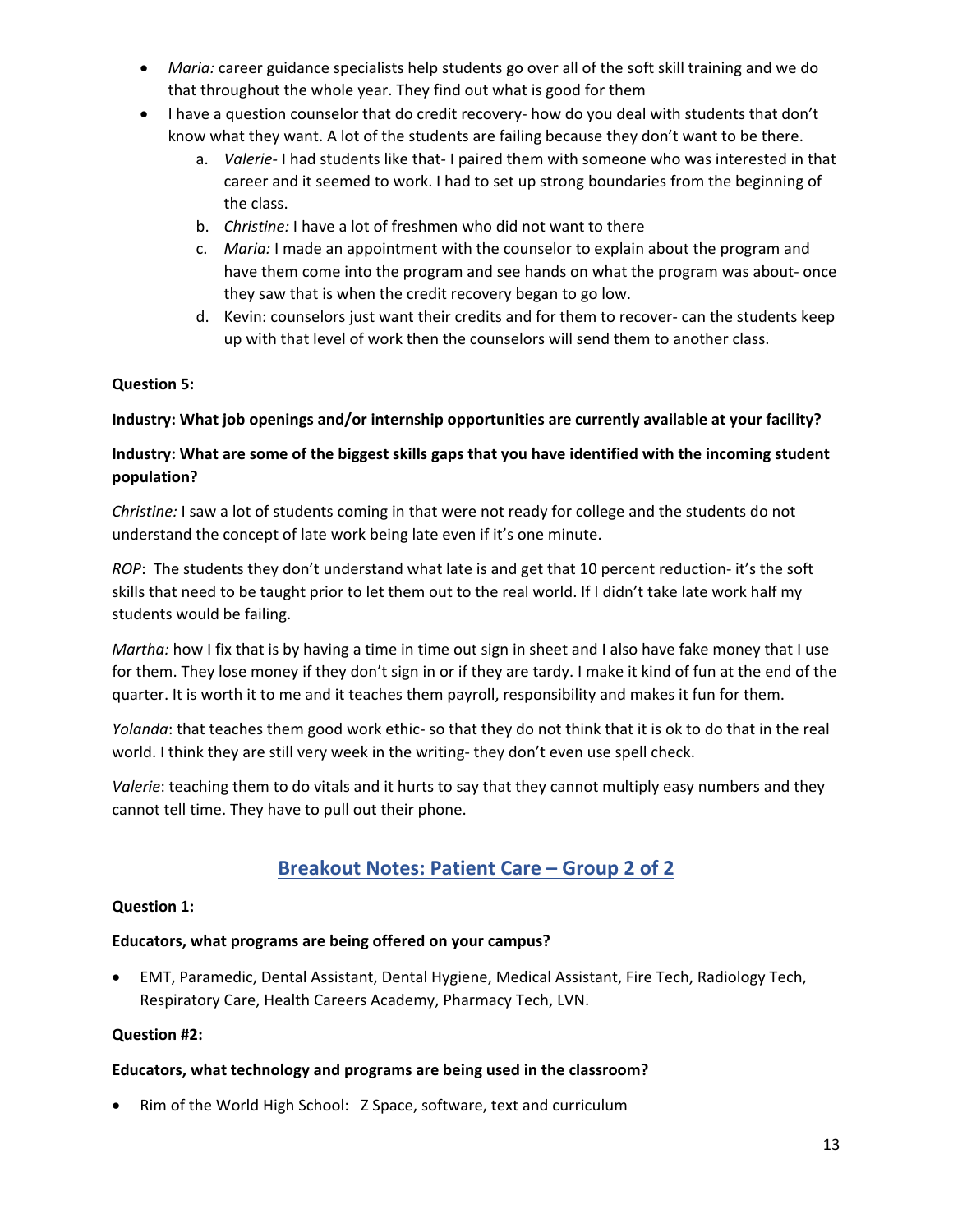- Telehealth: Bob Kambe: upcoming, but already used with mental health practices
- Anatomized table (Vista del Lago) laptops with Medisoft software with mock scenarios for billing
- EHR for medical assisting
- New technology: MVC Makerspace: 3D printers, laser cutters, workstations
- EMS: simulators with video, animated

#### **Question #3:**

#### **Educators, what new courses/technology do you see in your departments in the next few years?**

- Health Information Specialist Position
- Cyber Security HIT Programs, MVC
- Pain Management: physical therapy, any profession, LLU and APU
- Dialysis- need more education because diabetes is high in this region
- NEPRIS virtual contact / speakers

### **Question #4:**

# **What advice can be given to ROP and high school teachers that would help them better prepare students for transition to community college?**

- Jillian Killer: Dual enrollment with Mt. San Jacinto
- Students are well prepared when they come out of the ROP programs
- ICEV certification https://www.icevonline.com/industry-certifications Val Verde district
- GenerationGO!: workforce readiness: 50 hours of training http://wp.sbcounty.gov/workforce/youth/

### **Question 5:**

# **Industry: What are some of the biggest skills gaps that you have identified with the incoming student population?**

- Baldy View ROP: 19 out of 23 students were hired from their internships
- Skills Gaps: soft skills, interpersonal skills

### **Additional discussion:**

- Benefits for current high school students
- What services are offered?
- Exposure to students of that careers are available?
- When they know what services are provided? This would be helpful to show the types of jobs that are available for students.
- $\bullet$  A 9<sup>th</sup> grade into program would be very helpful. Students could take this to check their interest before committing to a program/class.
- Crafton Hills College currently sets up field trips so students can see what careers are like.

# **Breakout Notes: Administrative**

#### **Question 1:**

#### **Educators, what programs are being offered on your campus?**

Dawna Hughes (CRYROP Colton High School)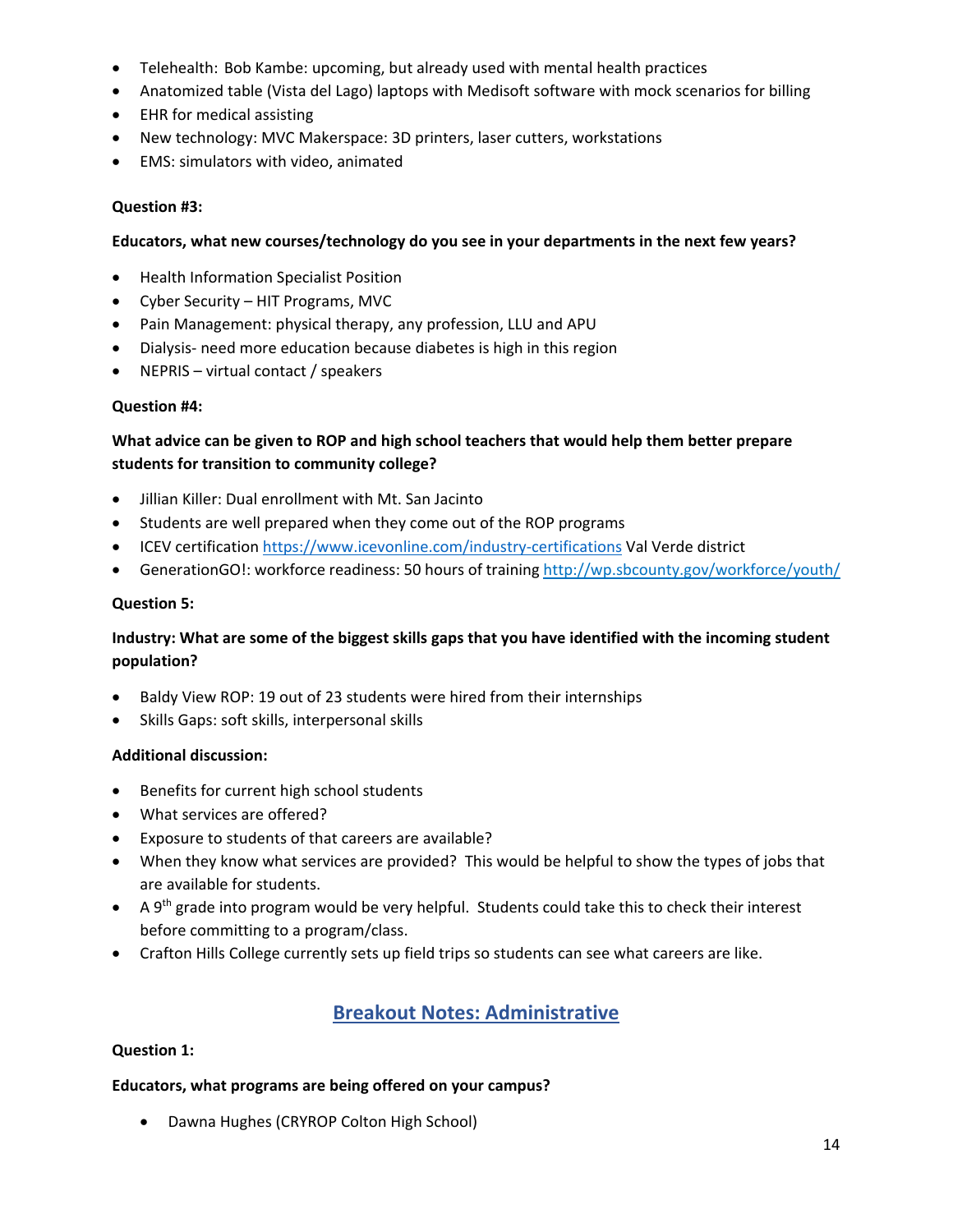- o Medical Front office / health info technology
- o Academy of pathway learning
- o 4 yr. program with internships and externships
- Ellen Sampong (CRYROP Curriculum Developer)
- Virginia Kreiser (CRYROP) Adult school teacher with RN & Bachelor degree
	- o Avg age 20
	- o Students can go through the program and see if they really want to complete the program

### **Question 2:**

#### **Educators, what technology and programs are being used in the classroom?**

- Dawna Hughes (CRYROP Colton High School)
	- o Computer work and some excel work
		- o Presentation skills like prezi
- Ellen Sampong (CRYROP Curriculum Developer)
	- o Scheduling software called Open‐EMR
	- o Program walks students through cancelations and appointment changes/medical records
- Virginia Kreiser (CRYROP)
	- o Cahoots and Quizlet and YouTube
	- o YouTube to show interview skills
	- o 10 Chapter book on the pieces of the body and each student has to teach a chapter to the class and learning projection of voice etc.

#### **Question 3:**

**Educators, what new courses/technology do you see in your departments in the next few years? Industry, what new technology do you see coming? Recommendations for the classroom?** 

- Virginia Kreiser (CRYROP)
	- o 3‐d imaging of the heart or lungs is available

QUESTION? How is AI going to change the medical industry?

### **Question 4:**

**What advice can be given to ROP and high school teachers that would help them better prepare students for transition to community college?** 

- Virginia Kreiser (CRYROP)
	- o Need to know the need from industry on levels like the advisory
	- o Learning about bootcamps or thinking beyond the traditional to bring industry in

# **What advice can be given to community college faculty that would help them better prepare students for transition to work/career?**

- Ellen Sampong (CRYROP Curriculum Developer)
	- o Training for jobs

### **Question 5:**

**Industry: What are some of the biggest skills gaps that you have identified with the incoming student population?**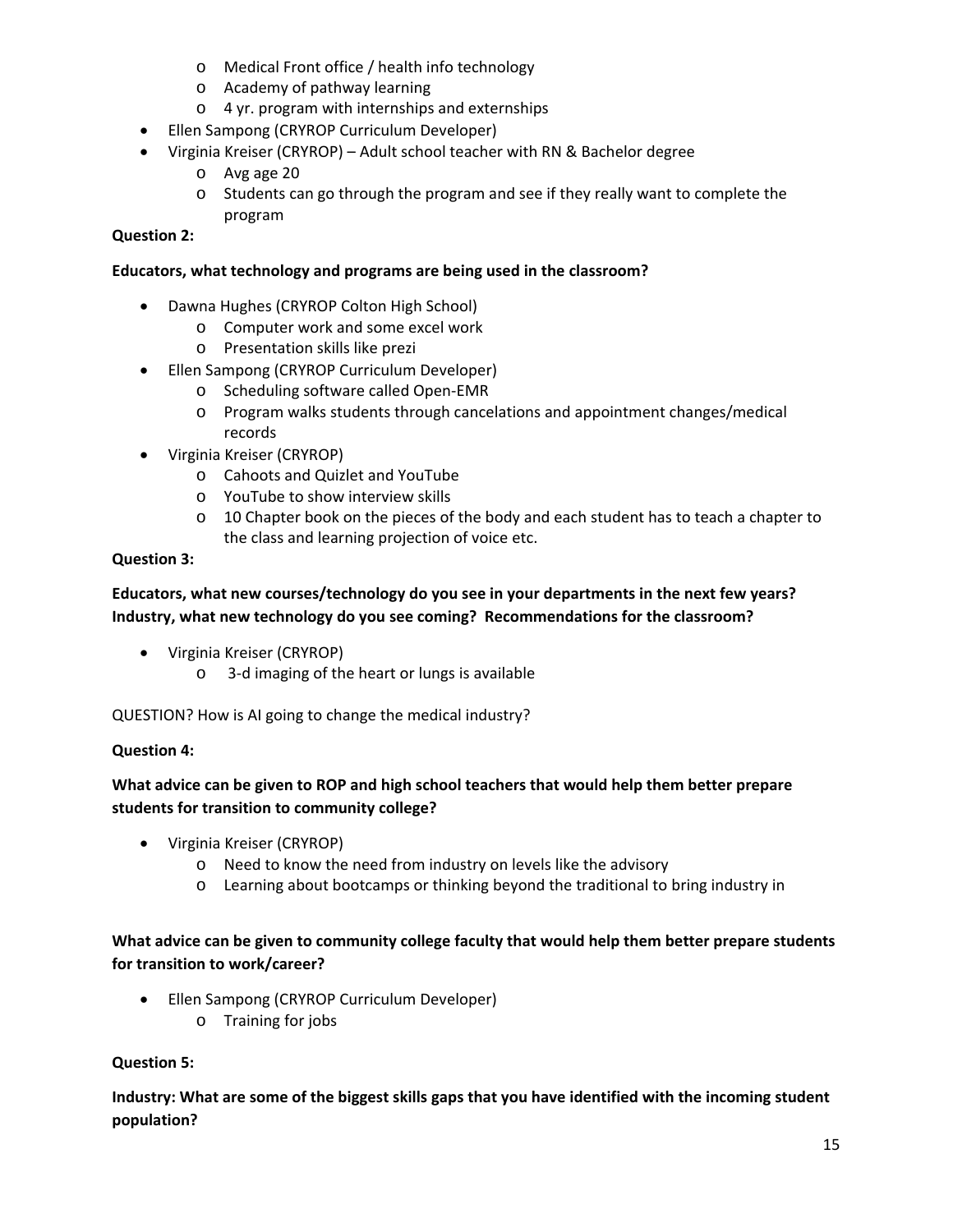- Virginia Kreiser (CRYROP)
	- o Communication & listening skills
		- **EXECT:** Students don't listen and are so eager to speak
		- Students need to know how to shut off and do things for self-care
		- **Stay off the phone before bed or get outside**
- Ellen Sampong (CRYROP Curriculum Developer)
	- o Students don't listen or read to understand anymore
	- o They need to show interest
	- o Need to acknowledge their actions/decisions and not make excuses that they are late
- Moderator
	- o Need to be present and not mind wandering or day dreaming
	- o Work ethic needs improvement like chronic tardiness
		- "Only 15min late" doesn't cut it

#### **Other questions and important conversation as needed.**

- Moderator
	- o Different methods of learning and we need to find out how to be most effective
	- o Once a year I do a dementia VR Tour with fogged up glasses/fingers tied/pebbles in shoes to show perspective
	- $\circ$  Students need to find more mentors and industry needs to be more open to mentees
		- Need to be taking notes on your students to be able to understand and personal issues that may be going on at home
- Ellen Sampong (CRYROP Curriculum Developer)
	- o Come from old school text heavy lessons
	- o Need videos
	- o Teaching has become stressful because of different learning techniques that are of different learning styles
- Dawna Hughes (CRYROP Colton High School)
	- o Community college teachers need to catch up to the times and new ways of learning
	- o Need to be relatable to all students and try to connect with them at their level
- Virginia Kreiser (CRYROP)
	- o No cookie cutter one size fits all method in teaching
	- o No child left behind is causing more problems than solutions
	- o Students need a heart in the work. If it is a paycheck they will not last
	- o Nursing and nursing homes is a thankless job that people need to prepare for

# **Breakout Notes: Mental/Behavioral Health/Gerontology**

#### **Question 1:**

#### **Educators, what programs are being offered on your campus?**

Psychology program at SBVCC leads to technicians at hospitals and prisons.

ReachOut – MIND (Moving in New Directions) on high school campuses in the mental health field.

#### **Question 2:**

#### **Educators, what technology and programs are being used in the classroom?**

**Industry Partners, what technology and programs are being used in your industry?**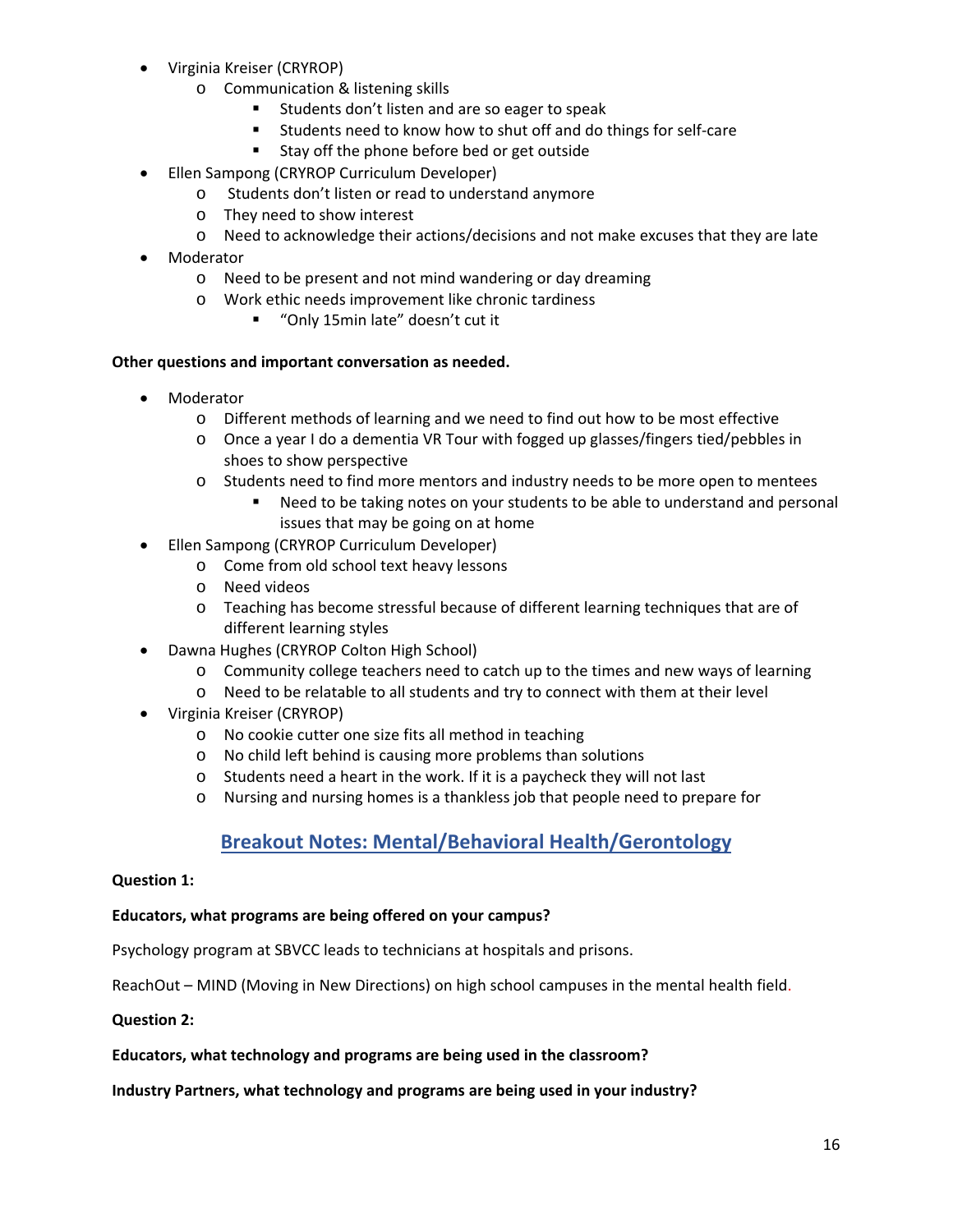Padlet – Computer based flash cards.

ReachOut – MIND (Moving In New Directions) on high school campuses in the mental health field.

SwiftRiver – Electronic program where students prepare medications on the computer.

N.E.P.R.I.S. – Connects industry professionals with the students in the classroom.

Panarama – Looks at student's well‐being and then gives lesson plans to improve mental health of the class. (Survey/Assessment)

#### **Question 3:**

#### **Educators, what new courses/technology do you see in your departments in the next few years?**

#### **Industry, what new courses/technology do you see coming? Recommendations for the classroom?**

Baldy View ROP – Youth Mental Health First Aid Training for educators. (8 hour class) Teachers get a certificate. "Train the Trainer"

University of Laverne – Certificate for dementia care specialist (4 classes) and an Age Friendly Community Certificate (4 classes). Helps a community to deal with people who have dementia.

Direct Change – Youth create films to promote social justice in schools and communities.

Q.P.R. – Questions, Persuade, Refer‐Program that offers training.

#### **Question 4:**

**What advice can be given to ROP and high school teachers that would help them better prepare students for transition to community college?** 

### **What advice can be given to community college faculty that would help them better prepare students for transition to work/career?**

More soft skills!

Make the articulation/dual enrollment process easier.

#### **Question 5:**

#### **Industry: What job openings and/or internship opportunities are currently available at your facility?**

### **Industry: What are some of the biggest skills gaps that you have identified with the incoming student population?**

ReachOut – takes interns all year round in all departments

Soft skills

Students not being prepared for field trips and not dressing appropriately.

Students show‐up with facial piercings to internship and school.

Marijuana use will cause students to fail employer drug tests.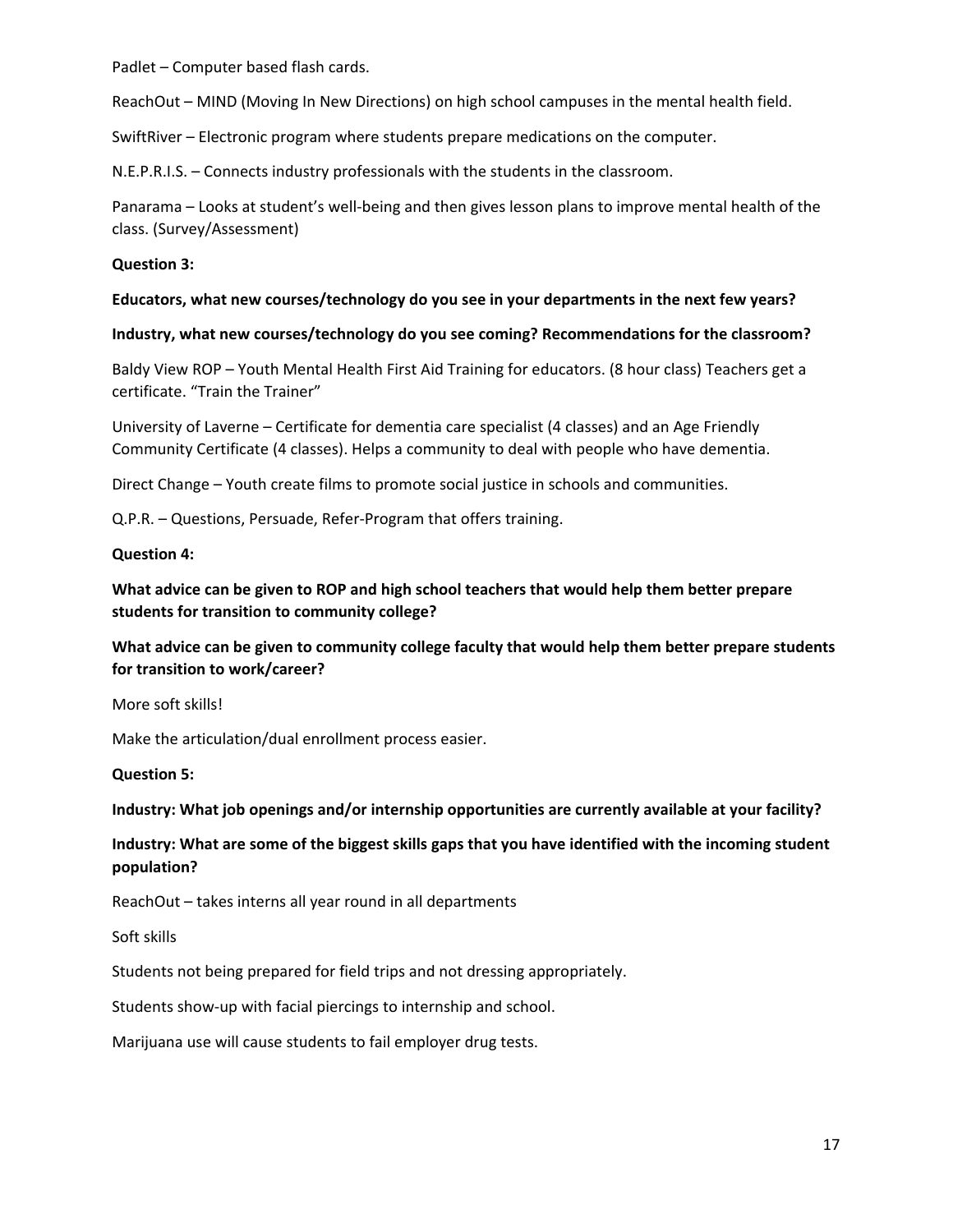





**THANK YOU** for joining the Regional Advisory Community for HEALTHCARE. Your partnership is important to the success of students and to the regional effort to build a strong workforce. A special thanks to teachers and students at Alta Loma High School and Colony High School for their presentations.

*Please join the LinkedIn group* to keep important conversations moving forward: **http://bit.ly/HealthRACGroup** 

> *Photo Link:*  **https://photos.app.goo.gl/6oobdar3YmAwgMXy7**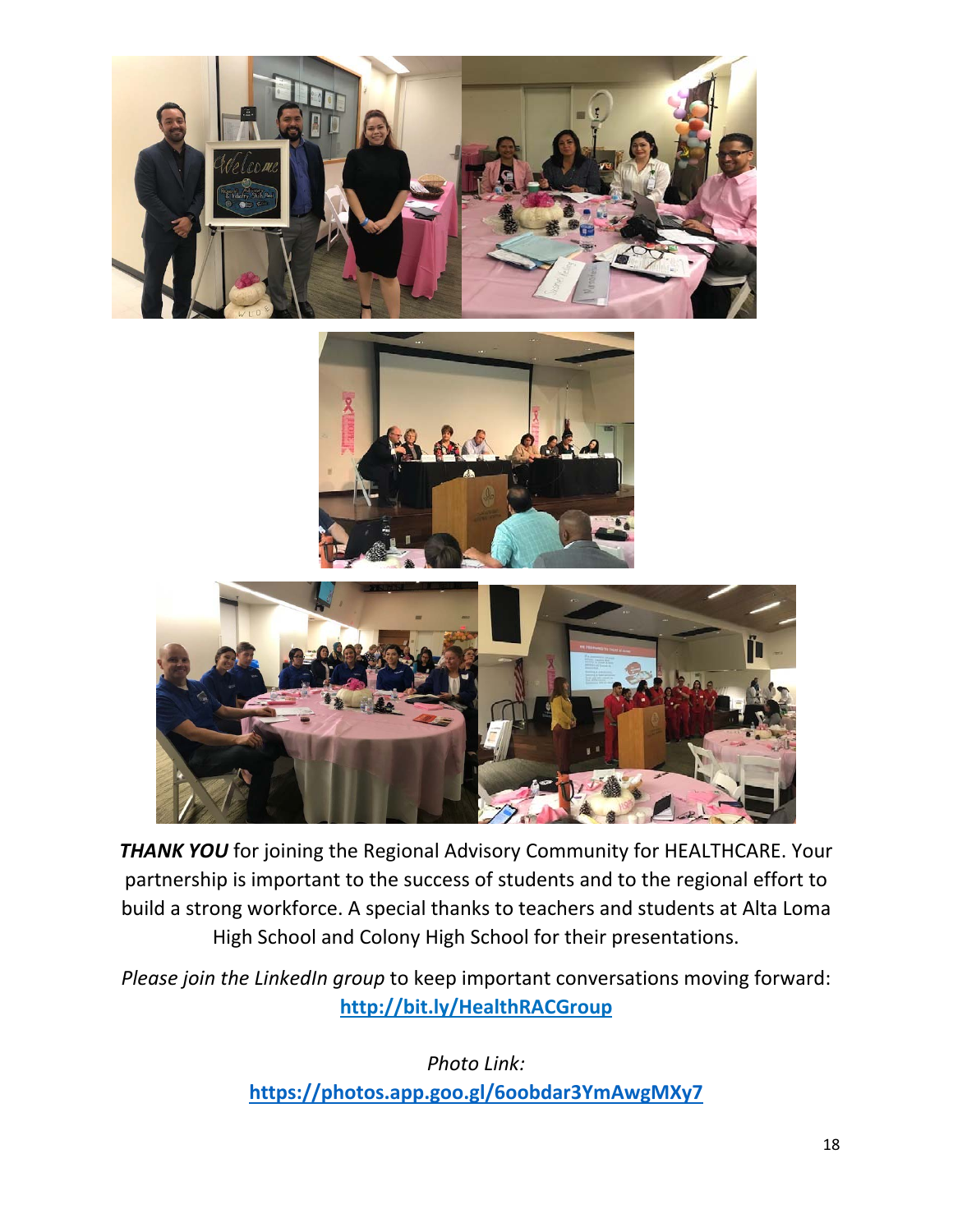# Health Middle-Skill Occupation Growth and Earnings, 2018 to 2023 Inland Empire/Desert Region (Riverside & San Bernardino counties)

| <b>Health Middle-Skill Occupations</b>                                | 2018 Jobs | 2023 Jobs | Annual Job<br>Openings | Median<br>Hourly<br>Earnings | Avg. Annual<br>Earnings |
|-----------------------------------------------------------------------|-----------|-----------|------------------------|------------------------------|-------------------------|
| <b>HIGH SCHOOL DIPLOMA +</b><br><b>MODERATE TO LONG-TERM TRAINING</b> |           |           |                        |                              |                         |
| <b>Pharmacy Technicians</b>                                           | 3,782     | 4,257     | 403                    | \$18.29                      | \$39,930                |
| <b>Medical Equipment Preparers</b>                                    | 585       | 659       | 91                     | \$24.07                      | \$49,320                |
| <b>Opticians, Dispensing</b>                                          | 727       | 831       | 75                     | \$17.55                      | \$41,140                |

| <b>POSTSECONDARY NONDEGREE AWARD</b>                                |       |       |     |         |          |  |
|---------------------------------------------------------------------|-------|-------|-----|---------|----------|--|
| <b>Licensed Vocational Nurses</b>                                   | 7,532 | 8,364 | 722 | \$25.11 | \$52,880 |  |
| Phlebotomists                                                       | 1,400 | 1,549 | 178 | \$20.26 | \$43,540 |  |
| <b>Medical Records and Health Information</b><br><b>Technicians</b> | 2,090 | 2,298 | 171 | \$22.43 | \$57,480 |  |
| <b>Surgical Technologists</b>                                       | 1,074 | 1,252 | 125 | \$27.39 | \$58,500 |  |
| <b>Psychiatric Technicians</b>                                      | 1,571 | 1,547 | 124 | \$34.62 | \$72,810 |  |
| <b>Occupational Therapy Assistants</b>                              | 272   | 342   | 51  | \$34.50 | \$72,500 |  |
| <b>Diagnostic Medical Sonographers</b>                              | 612   | 700   | 51  | \$39.26 | \$84,230 |  |

Source: EMSI 2019.3 October 2019 [michael.goss@chaffey.edu](mailto:michael.goss@chaffey.edu)

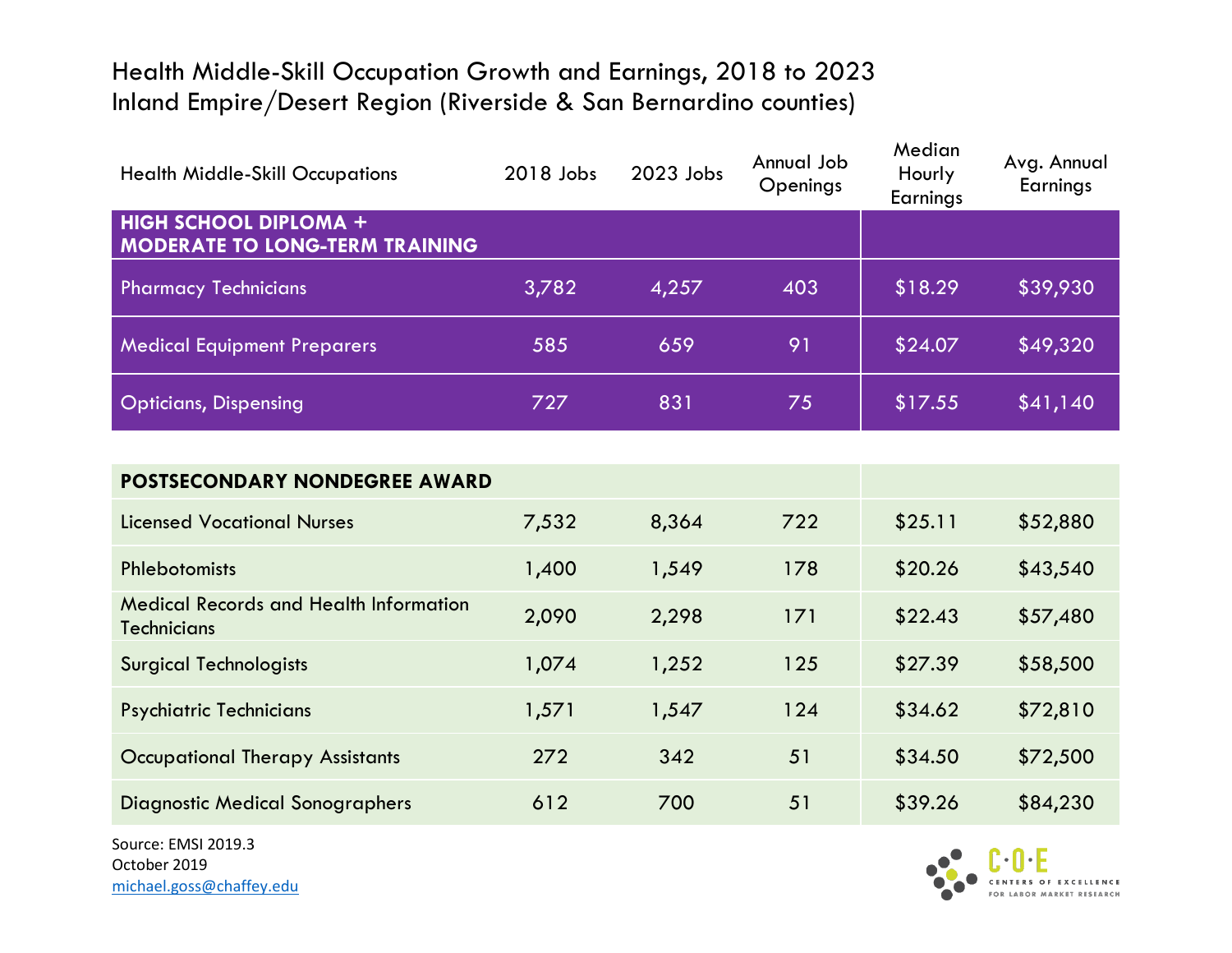# Health Middle-Skill Occupation Growth and Earnings, 2018 to 2023 Inland Empire/Desert Region (Riverside & San Bernardino counties)

| <b>Health Middle-Skill Occupations</b>                      | 2018 Jobs | 2023 Jobs | Annual Job<br>Openings | Median<br>Hourly<br>Earnings | Avg. Annual<br>Earnings |
|-------------------------------------------------------------|-----------|-----------|------------------------|------------------------------|-------------------------|
| <b>ASSOCIATE DEGREE</b>                                     |           |           |                        |                              |                         |
| <b>Dental Hygienists</b>                                    | 1,586     | 1,919     | 169                    | \$45.38                      | \$93,180                |
| Clinical Laboratory Technologists and<br><b>Technicians</b> | 1,825     | 2,046     | 162                    | \$24.71                      | \$58,030                |
| <b>Respiratory Therapists</b>                               | 1,779     | 2,005     | 132                    | \$35.39                      | \$74,220                |
| <b>Radiologic Technologists</b>                             | 1,608     | 1,815     | 129                    | \$36.02                      | \$75,090                |
|                                                             |           |           |                        |                              |                         |
| <b>BACHELOR'S DEGREE</b>                                    |           |           |                        |                              |                         |
|                                                             |           |           |                        |                              |                         |

Registered Nurses 20,585 34,370 2,377 \$47.46 \$101,670

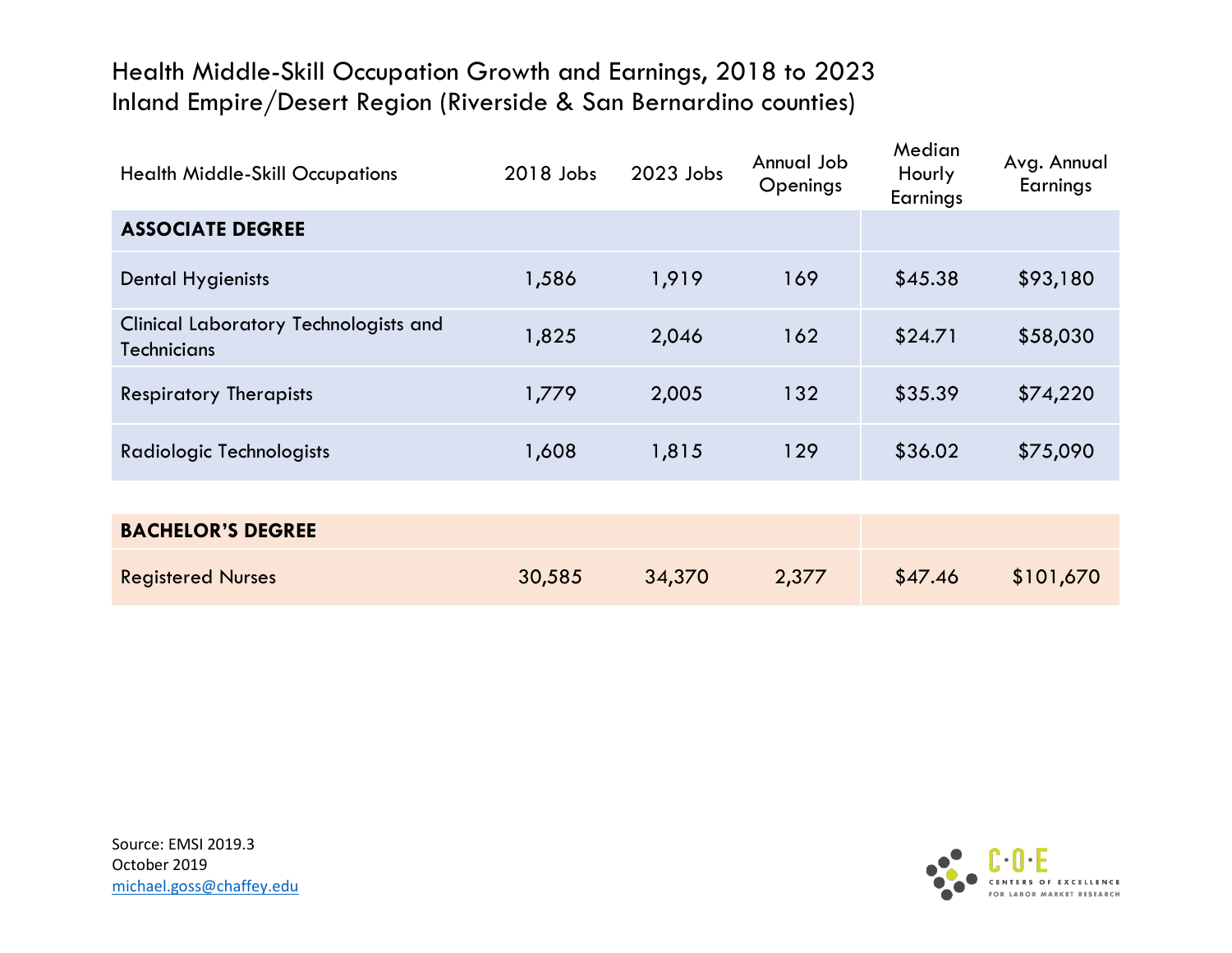

- 1. Identify barriers to accurate and appropriate communication.
- 2. Demonstrate elements of written and electronic communication such as accurate spelling, grammar, and format.
- Understand the need to adapt to changing and varied roles and responsibilities. 3.
- 4. Practice time management and efficiency to fulfill responsibilities.
- 5. Demonstrate the qualities and behaviors that constitute a positive and professional work demeanor, including appropriate attire for the profession.
- Explain the importance of personal integrity, confidentiality, and ethical behavior in the workplace. 6.
- 7. Understand the characteristics and benefits of teamwork, leadership, and citizenship in the workplace setting.
- Respect individual and cultural differences and recognize the importance of diversity in the workplace. 8.
- Participate in interactive teamwork to solve real issues and problems. 9.
- 10. Interpret policies, procedures, and regulations for the workplace environment, including employer and employee responsibilities.
- Maintain a safe and healthful work environment. 11.

# Additional Comments

- Soft skills which includes communication
- The need to have mock interviews among themselves for practice. Real world mock interviews with professionals evaluating appearance, how prepared they are to answer interview questions and feedback.
- It's important to be your patient's advocate as some may not be able to verbalize their needs. They may be confused, have dementia, or stroke that prevent them from expressing their needs.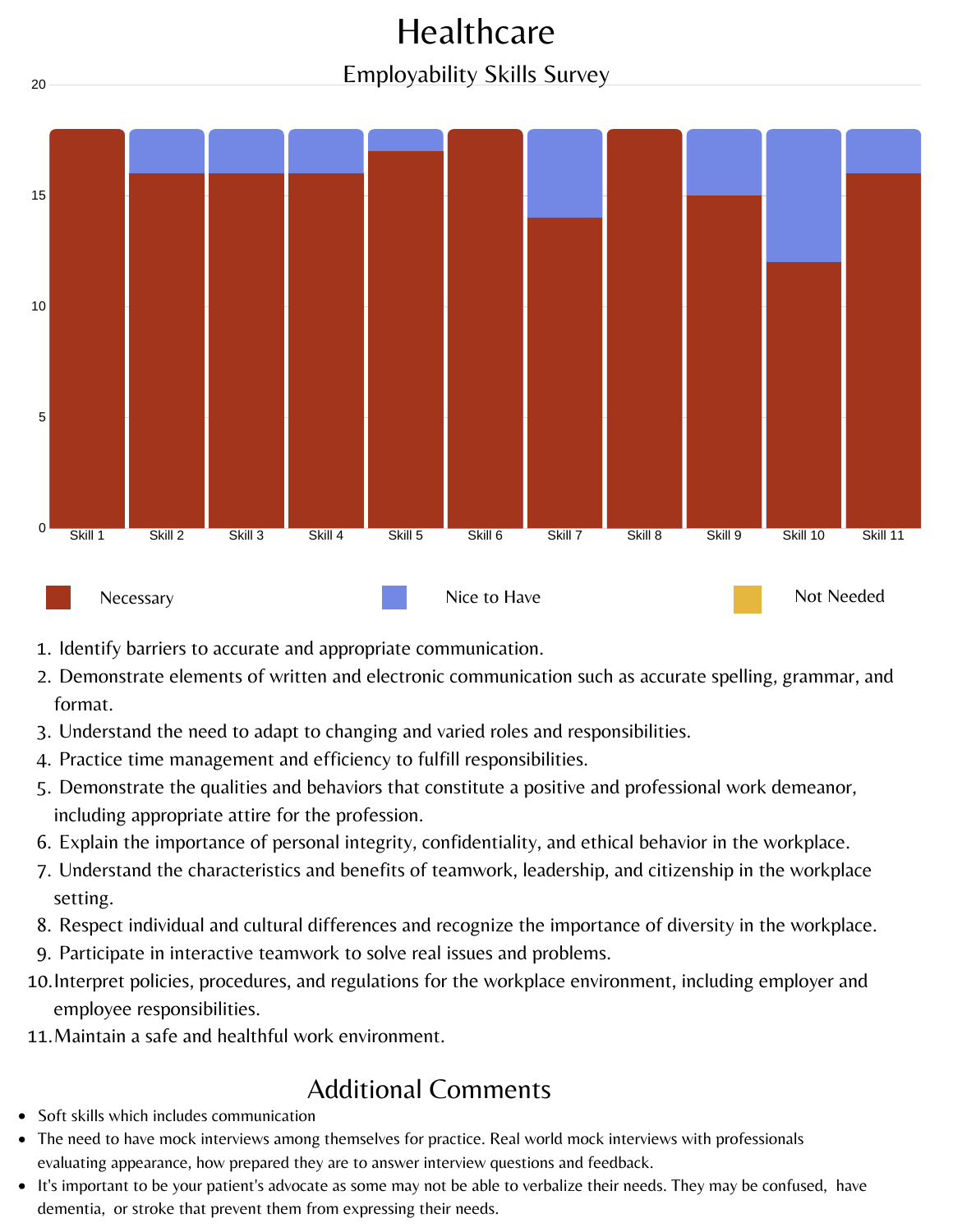# Patient Care I



- 1. Know basic human body structure and function in relationship to specific care between prevention, diagnosis, pathology, and treatment.
- 2. Recognize common disease and disorders of the human body.
- 3. Compare normal function of the human body to the diagnosis and treatment of disease and disorders.
- 4. Use medical terminology in patient care appropriate to communicate information and observations.
- Accurately spell and define occupationally specific terms related to health care. 5.
- 6. Describe the various roles and responsibilities of health care workers as team members in an integrated health care delivery system
- 7. Recognize and practice components of an intake assessment relevant to patient care.
- 8. Conduct a basic interview to acquire new knowledge (e.g., medical and family histories).
- 9. Identify and summarize major life events that impact health care practices and patient outcomes.
- 10. Collect and synthesize information or data about the patient's symptoms and vital signs.
- 11. Evaluate information gathered and connect patient data to appropriate system of care.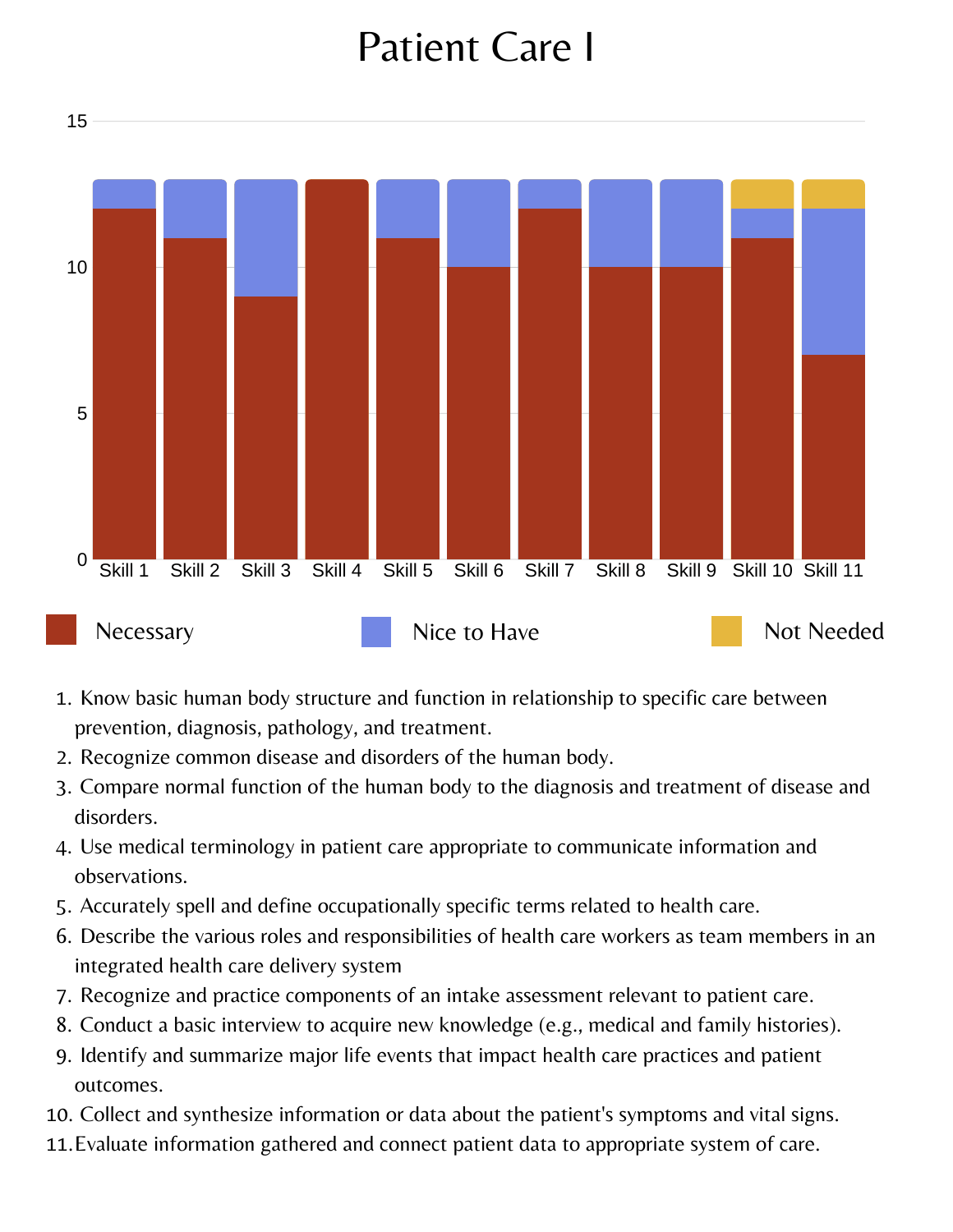# Patient Care I (continued)



15

Necessary Nice to Have Not Needed

12. Recognize the integrated systems approach to health care delivery services: prevention, diagnosis, pathology, and treatment.

13. Implement wellness strategies for the prevention of injury and disease.

14. Research factors that define cultural differences between and among different ethnic, racial, cultural groups and special populations.

15. Determine appropriate equipment for transportation and transfer, including the modification of equipment and techniques to accommodate the health status of the patient.

16. Demonstrate appropriate transport and transfer methods that accommodate the health status of the patient.

17. Integrate proper body mechanics, ergonomics, safety equipment, and techniques to prevent person injury to patients and clients.

18. Demonstrate use of facility policies and procedures of infection control while performing patient care.

19. Practice proper hand hygiene.

20. Demonstrate use of appropriate personal protective equipment (PPE).

21. Comply with hazardous waste disposal policies and procedures, including documentation, to ensure that regulated waste is handled, packaged, stored, and diseased of in accordance with federal, state, and local regulations.

22. Understand scope of practice and related skills within prevention, diagnosis, pathology, and treatment occupations.

• This seems thorough.

# Additional Comments:

It's important to wash your hands with soap and water beside using the sanitizer. After a certain time, sanitizer is not as effective.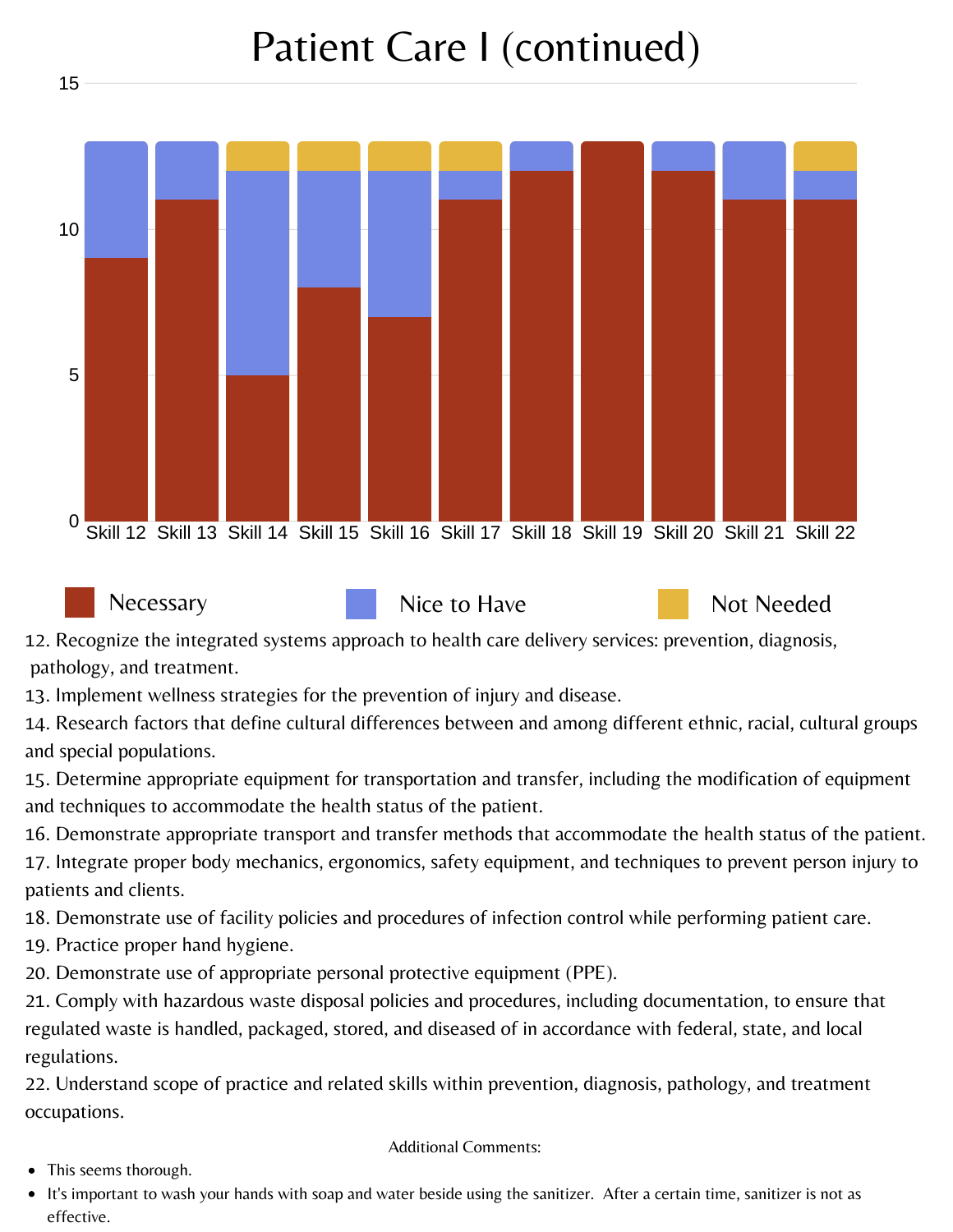# Administrative Services



- 1. Understand the specific roles and responsibilities of health care workers, including the health care administrative role of leadership for individuals and the organization within a variety health care delivery systems.
- 2. Recognize the different general methods of funding health care (e.g., Out-of-Pocket Payments, Health Insurance, Government Funding, and Charities).
- 3. Recognize major specific payment systems (e.g. Medicare, Medicaid, and Workers Compensation).
- Describe common medical record documentation formats (e.g. Subjective, Objective, Assessment, Plan 4. (SOAP) Notes, and Admission Notes).
- 5. Understand the major forms of health care interventions (e.g., preventive, curative, and palliative).
- 6. Understand the basics of business principles, systems thinking, and business management.
- 7. Understand development of financial statements, statement generation, reimbursement systems, costing process, measurement and control.
- 8. Know the role and relationship of public policies and community engagement on the health care delivery system.
- 9. Understand and maintain standards of excellence, professional, ethical, and moral conduct required in management of personnel and policy within the health care delivery systems.
- 10. Describe an effective health care information system, including resources, routes, and flow of information.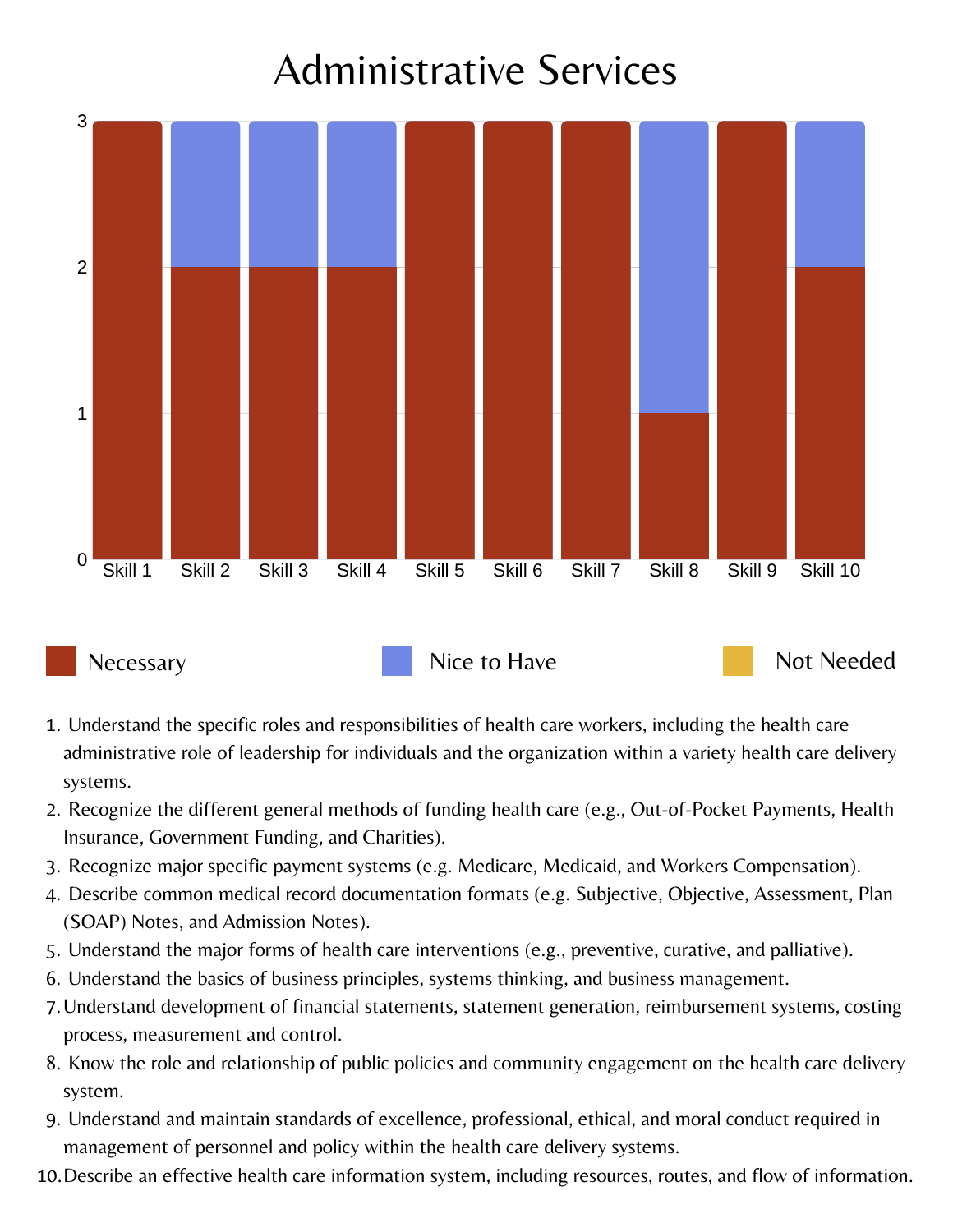# Administrative Services (continued)



11. Use an electronic health care patient information system to optimize the acquisition, storage, retrieval, and use of information in health and bio medicine.

12. Understand common file formats for document and medical imaging, digitizing paper records, and storing medical images.

13. Know how to schedule and manage appointments for providers.

14. Understand how to use health information effectively.

15. Understand how to communicate health/medical information accurately and within legal/regulatory bounds across the organization.

16. Understand how to transfer information to third-parties.

Additional Comments: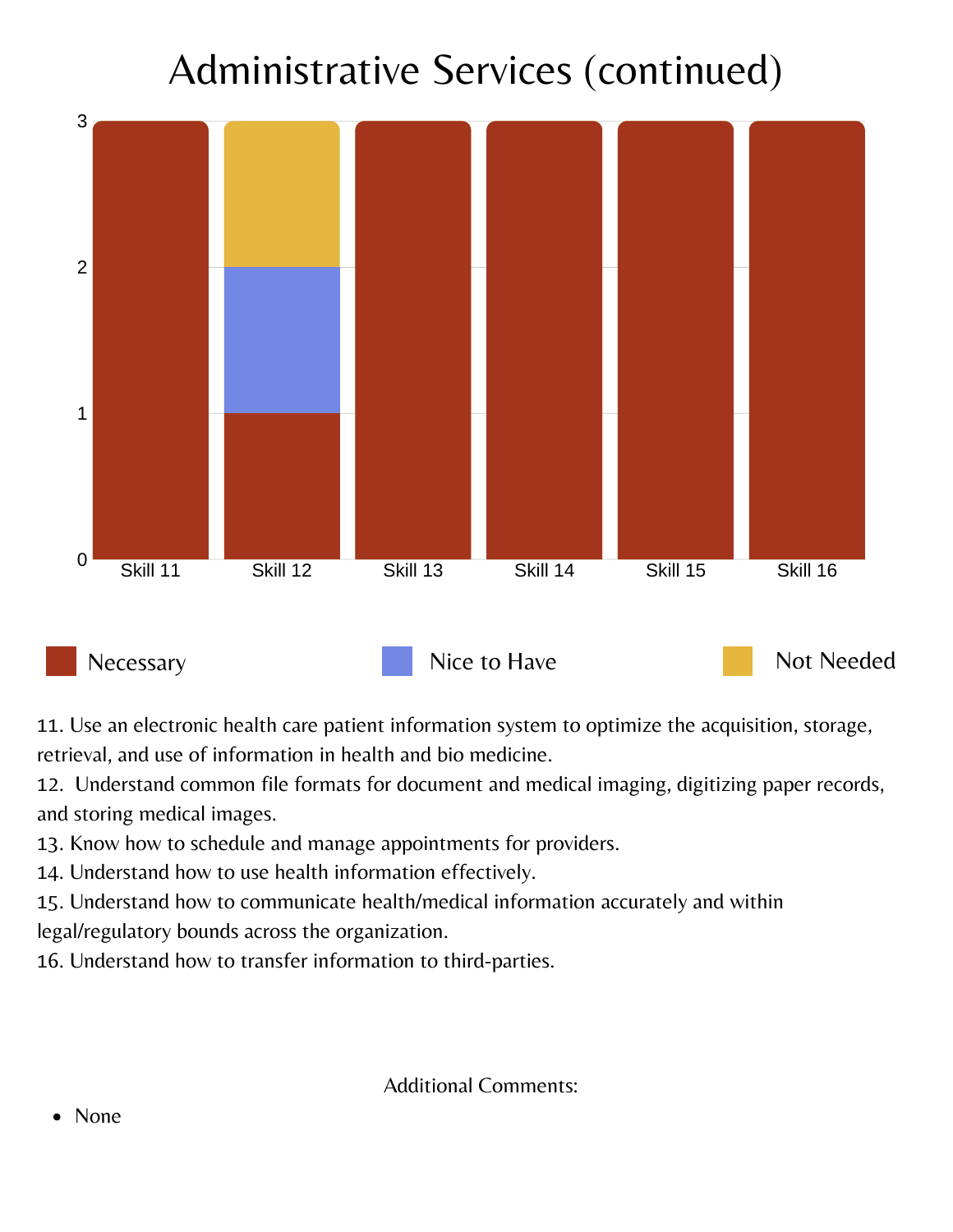# Patient Care II - Therapeutic Services



Necessary Nice to Have Not Needed

- 1. Know basic human body structure and function in relationship to specific care between prevention, diagnosis, pathology, and treatment.
- 2. Recognize common disease and disorders of the human body.
- 3. Compare normal function of the human body to the diagnosis and treatment of disease and disorders.
- 4. Use medical terminology in patient care appropriate to communicate information and observations.
- Accurately spell and define occupationally specific terms related to health care. 5.
- 6. Describe the various roles and responsibilities of health care workers as team members in an integrated health care delivery system.
- 7. Recognize and practice components of an intake assessment relevant to patient care.
- 8. Conduct a basic interview to acquire new knowledge (e.g., medical and family histories).
- 9. Identify and summarize major life events that Impact health care practices and patient outcomes.
- 10. Collect and synthesize information or data about the patient's symptoms and vital signs.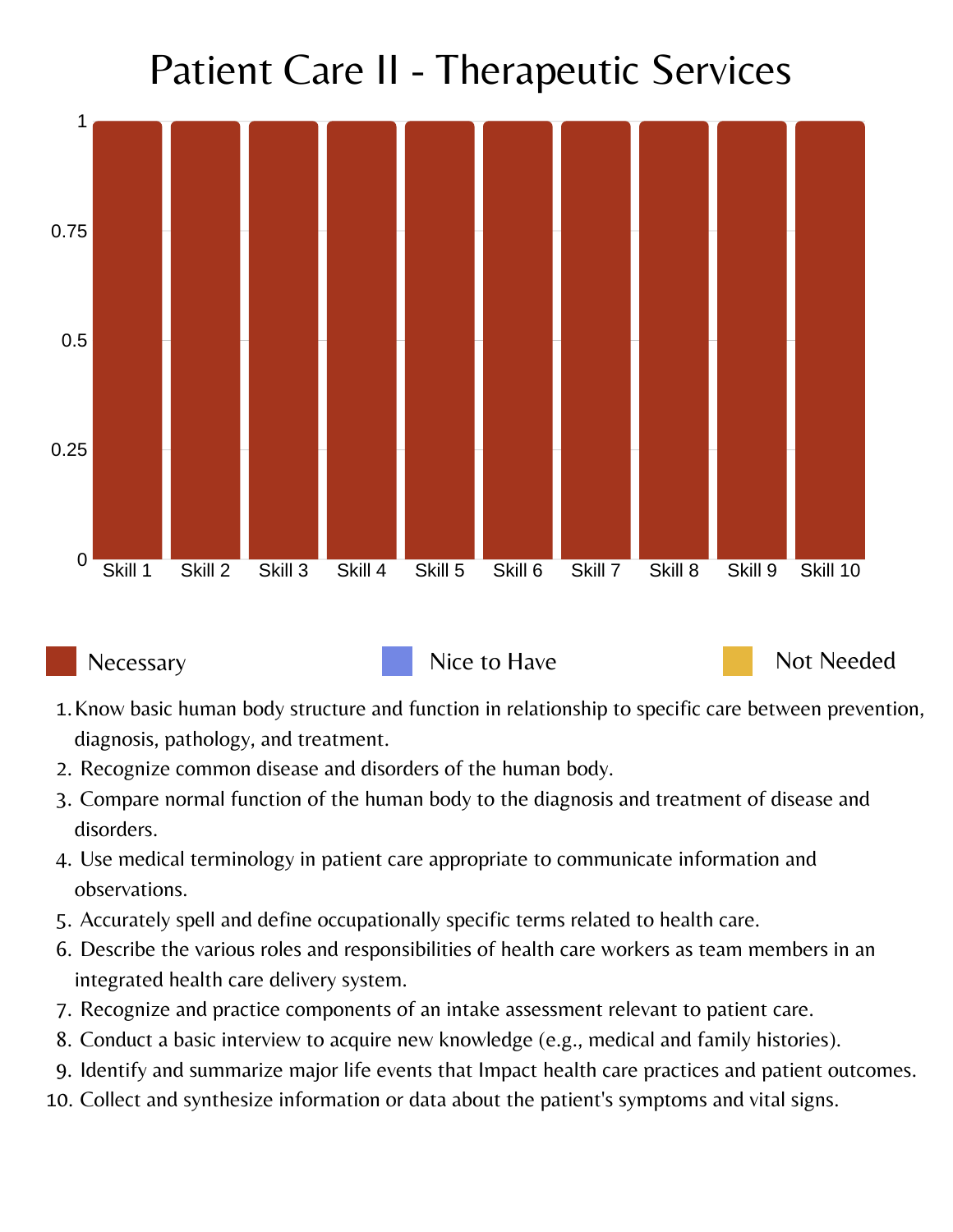# Patient Care II - Therapeutic Services (continued)





11. Evaluate Information gathered and connect patient data to appropriate system of care.

12. Determine appropriate equipment for transportation and transfer, including the modification of equipment and techniques to accommodate the health status of the patient.

13. Demonstrate appropriate transport and transfer methods that accommodate the health status of the patient.

14. Integrate proper body mechanics, ergonomics, safety equipment. and techniques to prevent person injury to patients and clients.

15. Demonstrate use of facility policies and procedures of Infection control while performing patient care.

16. Practice proper hand hygiene.

17. Demonstrate use of appropriate personal protective equipment (PPE).

18. Understand scope of practice and related skills within prevention, diagnosis, pathology, and treatment occupations.

Additional Comments: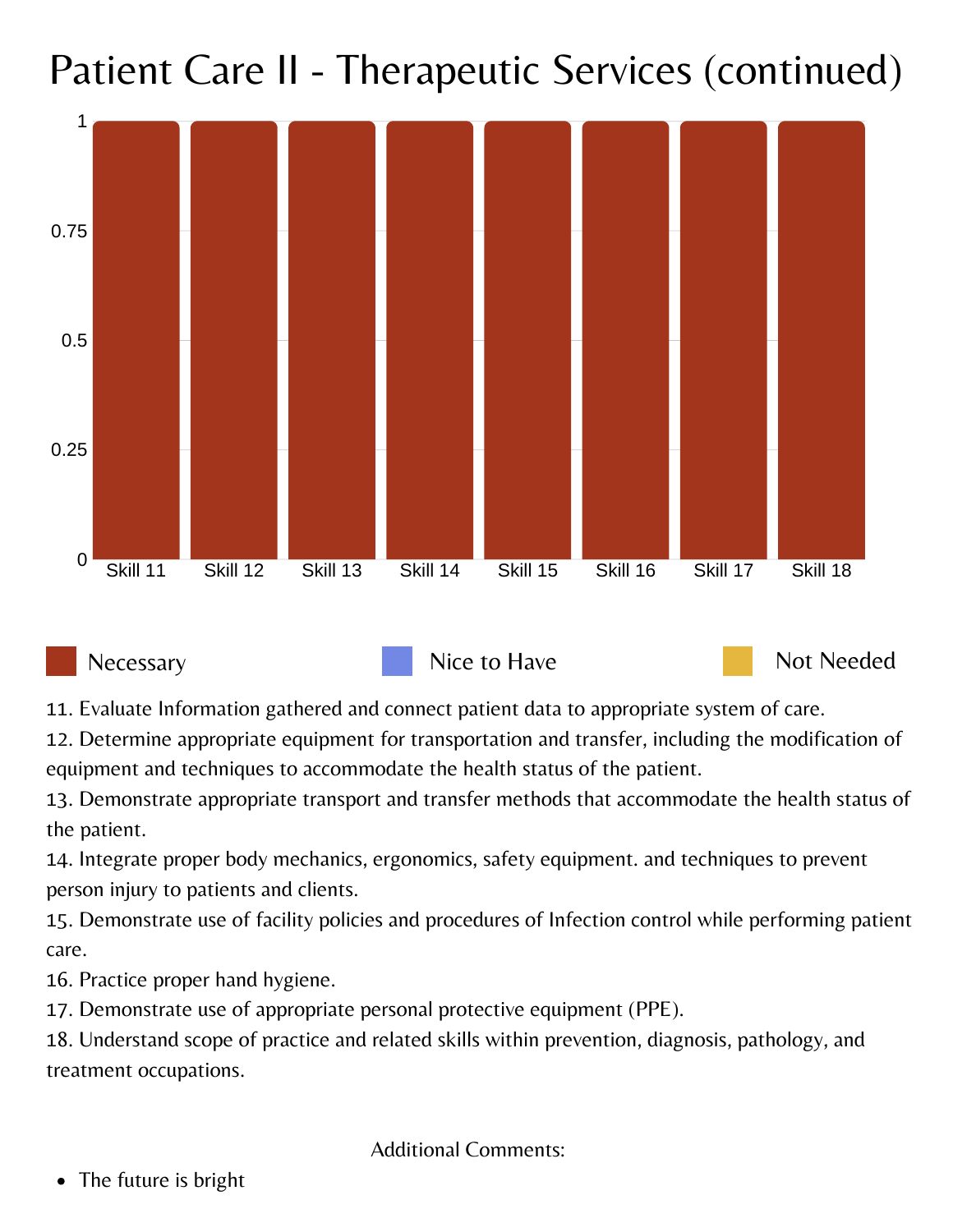# Public and Community Health



Necessary Nice to Have Not Needed

- 1. Identify the roles and responsibilities of public health in addressing populations, health disparity, and disaster prevention and management.
- 2. Conduct outreach and health education at community sites with various cultural groups.
- 3. Compare normal function of the human body to the diagnosis and treatment of disease and disorders.
- Assess how policies, regulations, and programs differentially impact older adults and their caregivers, particularly 4. among historically disadvantaged populations.
- 5. Identify the various environmental factors that affect a community's health and safety such as water quality, air quality, food supply, industrial hygiene, and solid and hazardous waste disposal.
- 6. Describe the various roles and responsibilities of health care workers as team members in an integrated health care delivery system.
- 7. Research data regarding disease or injuries, including rates, risk factors, disease determinants, and causation of morbidity and mortality.
- 8. Describe the post-disaster emotional environment and the steps that rescuers can take to relieve their own stressors and trauma and those of disaster survivors.
- 9. Describe the roles and responsibilities of a member of a Community Emergency Response Team (CERT) in immediate response.
- 10. Describe the basic epidemiological concepts of rates, causation, and public health surveillance.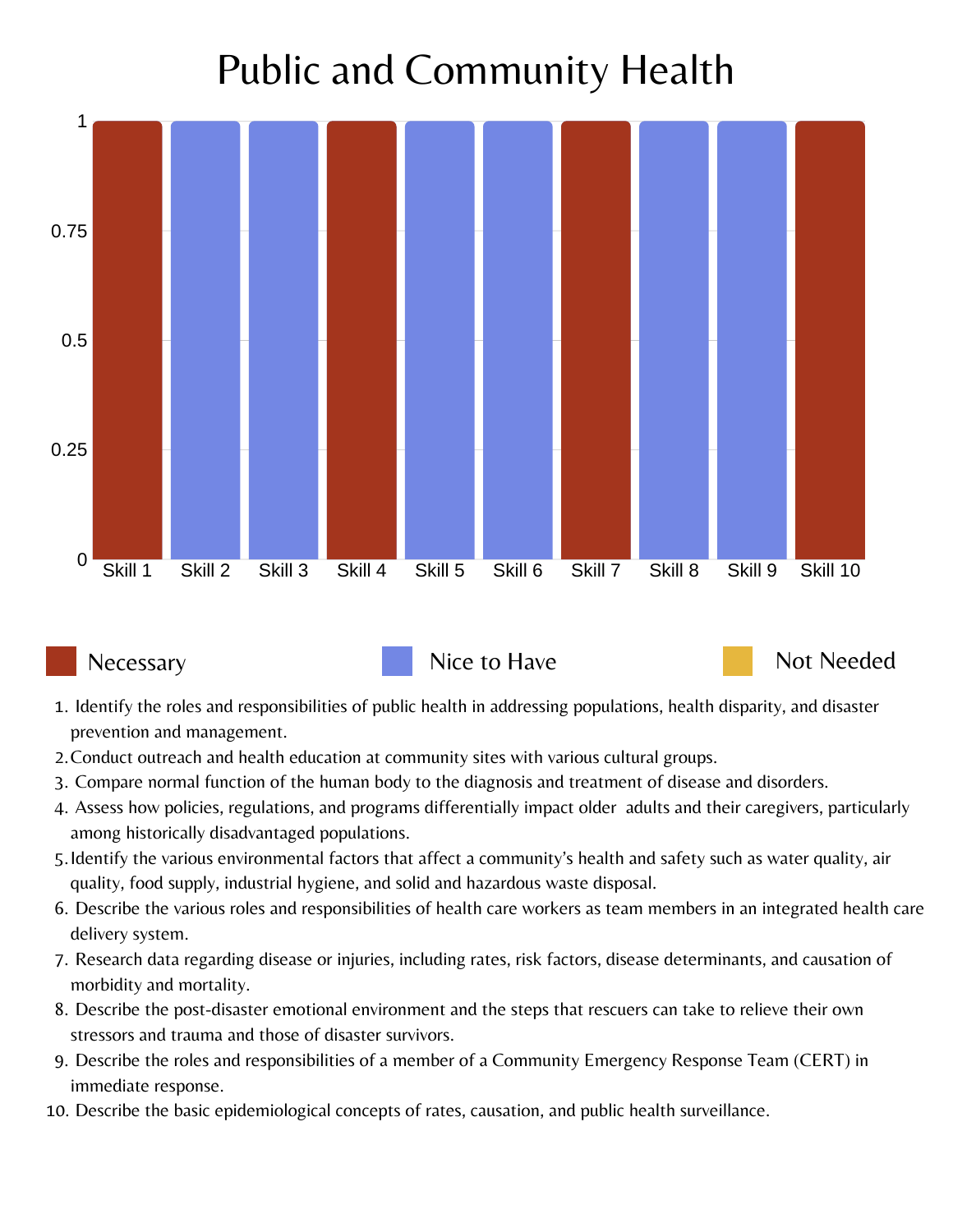# Public and Community Health (continued)





11. Identify the carriers or vectors that promote the transfer of these agents from the environment to the human.

12. Understand the role of service providers and the use of community recreation and health services in their involvement with older persons.

13. Evaluate the process and outcome of community-based health education programs.

14. Explain how public health can utilize health policy and law to improve the health of populations.

15. Know public policies that have an impact on people's health.

16. Expand health knowledge to provide information and referrals and advocacy on a range of health topics more effectively.

17. Evaluate methods to prevent, detect, cure, and minimize disease, injury, and violence in the population.

Additional Comments:

• None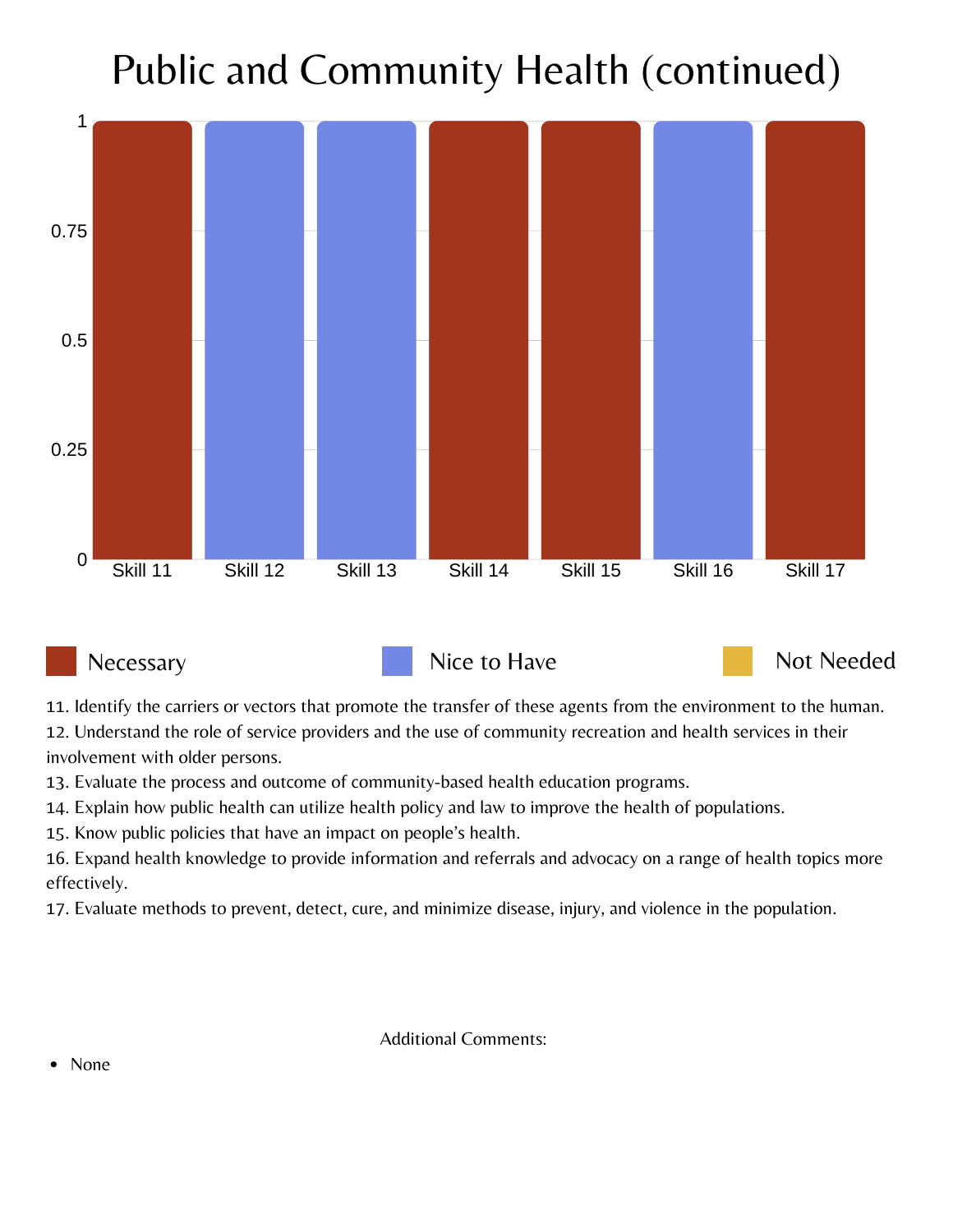|                          | <b>FINAL ATTENDANCE: Healthcare Regional Advisory</b> |                                 |                   |                    |  |
|--------------------------|-------------------------------------------------------|---------------------------------|-------------------|--------------------|--|
| <b>First Name</b>        | <b>Last Name</b>                                      | <b>Email</b>                    | <b>Job Title</b>  | <b>Company</b>     |  |
|                          | <b>COMMUNITY COLLEGE / 4-YEAR</b>                     |                                 |                   |                    |  |
| Rachel                   | Arciniega                                             | rachel.arciniega@chaffey.edu    | <b>ADN</b>        | College            |  |
| Lori                     | Benson                                                | lbenson@sbccd.edu               | Project           | <b>SBCCD</b>       |  |
| Alan                     | <b>Braggins</b>                                       | alan.braggins@chaffey.edu       | Director,         | Empire/De          |  |
| Angela                   | Coaston                                               | acoaston@apu.edu                | Director          | Pacific            |  |
| Nikki                    | Cook                                                  | nikki.cook@mvc.edu              | ent               | Valley             |  |
| Tyler                    | Courvice                                              | trc614@yahoo.com                |                   | <b>IEDRC</b>       |  |
| <b>TANYA</b>             | <b>CUSICK</b>                                         | TANYA.CUSICK@CHAFFEY.EDU        | $R -$             | <b>COLLEGE</b>     |  |
| Sarah                    | Davila                                                | sarah.davila@chaffey.edu        | Faculty           | College            |  |
| Wendy                    | Deras                                                 | wederas@collegeofthedesert.edu  | Director,         | COD                |  |
| Lisa                     | Doget                                                 | lisa.doget@chaffey.edu          | Director          | College            |  |
| Michael                  | Goss                                                  | coe@chaffey.edu                 | of Labor          | College            |  |
| Susaniel                 | <b>Kesling</b>                                        | Susaniel.Kesling@chaffey.edu    |                   | College            |  |
| Janet                    | Lehr                                                  | janet.lehr@rcc.edu              | Business,         | City               |  |
| Sherrie                  | Loewen                                                | sherrie.loewen@chaffey.edu      | Dean              | College            |  |
| sana                     | Massad                                                | smassad@valleycollege.edu       | Director -        | Bernardin          |  |
| JoAnn                    | Munroe                                                | joann.munroe@vvc.edu            | Director          | Valley             |  |
| Avi                      | Nair                                                  | anair@sbccd.edu                 | Assistant         | <b>SBCCD</b>       |  |
| Kelly                    | Niles-Yokum                                           | Kniles@laverne.edu              |                   | of LaVerne         |  |
| David                    | Oleson                                                | dave.oleson@vvc.edu             | Chair -           | Valley             |  |
| Yolanda                  | Simental                                              | ysimenta@sbccd.cc.ca.us         | director          | Bernardin          |  |
| Marlene                  | Swider                                                | drswider@ocbrokcheducation.org  |                   | <b>NGE</b>         |  |
| Maria                    | Valdez                                                | mvaldez@sbccd.cc.ca.us          | $\mathsf{C}$      | Bernardin          |  |
| Monique                  | Ware                                                  | mware@craftonhills.edu          | Develope Hills    |                    |  |
| Peggy                    | Weber                                                 | pweber@valleycollege.edu        |                   | Develope Bernardin |  |
| Erin                     | Wendell                                               | coe@chaffey.edu                 | Assistant College |                    |  |
| Arwyn                    | Wild                                                  | awild@llu.edu                   | Director          | Linda              |  |
| Daniel                   | Word                                                  | dword@craftonhills.edu          | Career            | <b>Hills</b>       |  |
| <b>HIGH SCHOOL / ROP</b> |                                                       |                                 |                   |                    |  |
| Rosa                     | Aguilar                                               | aguiro@fusd.net                 | Teacher           | Unified            |  |
| Maria                    | Aguilera - Garcia                                     | maria_aguilera-garcia@bvrop.org | e                 | View ROP           |  |
| David                    | Aman                                                  | david_aman@cry-rop.org          | ty                | Redlands           |  |
| Valerie                  | <b>Backus</b>                                         | vbackus@murrieta.k12.ca.us      | Coordina          | Valley             |  |
| Shehzad                  | Bhojani                                               | shehzad.bhojani@sbcss.net       | tor-              | Bernardin          |  |
| Lisa                     | <b>Biesiada</b>                                       | lbiesiada@valverde.edu          | r                 | High               |  |
| Maria                    | Boucher                                               | Boucmd@fusd.net                 | Instructo         | High               |  |
| Kelly                    | <b>Brandon</b>                                        | Kelly_Brandon@bvrop.org         | r                 | View ROP           |  |
| Cynthia                  | Canchola                                              | ccanchola@rcoe.us               | r                 | <b>RCOE</b>        |  |
| Marta                    | Chavez                                                | christine_hernandez@cry-rop.org | Terminol          | CRY-ROP            |  |
| Julie                    | Christine                                             | jchristine@rcoe.us              | Sports            | <b>RCOE</b>        |  |
| Lisa                     | Comnick                                               | christine_hernandez@cry-rop.org | Terminol          | <b>CRY-ROP</b>     |  |
| Eunmi                    | Franco                                                | eunmi.franco@cjuhsd.net         | Teacher           | Joint              |  |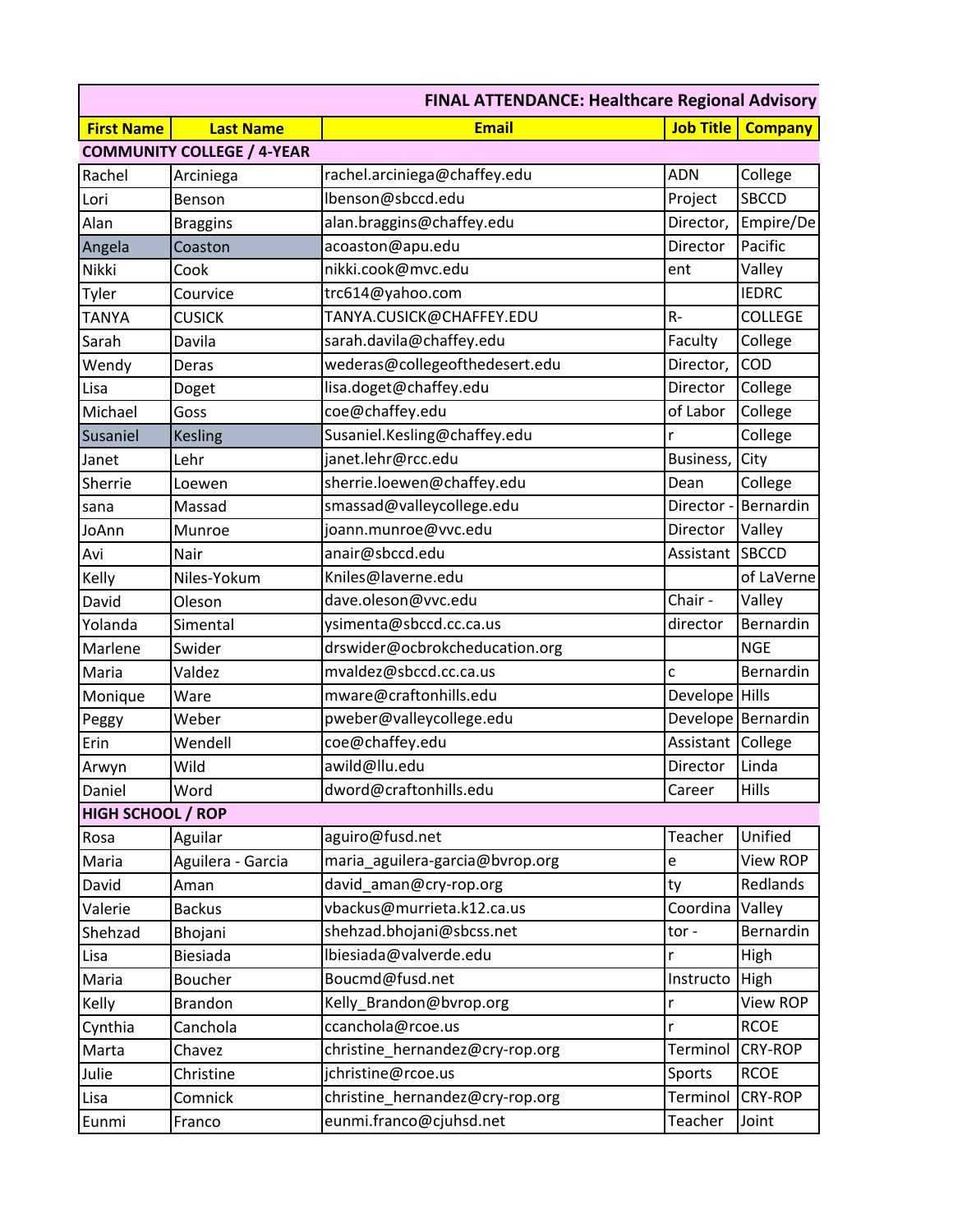| Carol                    | Gallegos        | carol_gallegos@bvrop.org            |                  | Instructo   View ROP |
|--------------------------|-----------------|-------------------------------------|------------------|----------------------|
| Jessica                  | Garcia          | jessica_garcia@bvrop.org            | r-Health         | View ROP             |
| Michael                  | Garcia          | MJIMENEZ@YAHOO.COM                  | r                | View ROP             |
| Christine                | Gonzales        | chgonzales@beaumontusd.k12.ca.us    | teacher,         | High                 |
| Kimberly                 | Hansen          | kim_hansen@bvrop.org                | Teacher          | View ROP             |
| James                    | Hattar          | james_hattar@cry-rop.org            | ty               | CRY-ROP              |
| Mary                     | Haus            | mary.haus@cjuhsd.net                | Teacher          | High                 |
| Dawna                    | Hughes          | Christine_hernandez@cry-rop.org     | Service          | CRY-ROP              |
| Jenni                    | Huter           | jhuter@tvusd.k12.ca.us              | <b>Based</b>     | Valley               |
| Chris                    | Junker          | christopher_junker@cry-rop.org      | ent              | Redlands             |
| Megan                    | Kelley          | christine_hernandez@cry-rop.org     | Design           | CRY-ROP              |
| Julian                   | Kiler           | jkiler@rcoe.us                      | - RCOE           | Lago HS              |
| Virginia                 | Kreiser         | virginia_kreiser@cry-rop.org        |                  | <b>CRY-ROP</b>       |
| <b>Trina</b>             | Le              | trina_le@bvrop.org                  | tor              | View                 |
| <b>Brian</b>             | Leidner         | brian_leidner@rimsd.k12.ca.us       | Teacher          | World                |
| JJ                       | Light           | janet.light@sbcusd.com              | Instructo        | Cajon High           |
| Cristina                 | Lopez           | cristina_lopez@bvrop.org            | Liaison          | View ROP             |
| Pat                      | Manning         | christine_hernandez@cry-rop.org     | Terminol         | <b>CRY-ROP</b>       |
| Jennifer                 | Moore Walker    | wldflwr69@gmail.com                 | e                | olony High           |
| Nikki                    | Morrissette     | mrslady2pac@gmail.com               | Nurse            | Fusd                 |
| <b>Nick</b>              | Mugridge        | nmugridge@rusd.k12.ca.us            | Liaison          | Unified              |
| Christine                | Pendergraph     | christine_pendergraph@bvrop.org     | tor              | View ROP             |
| Ellen                    | Sampong         | ellen_sampong@cry-rop.org           | m                | Redlands-            |
| Shane                    | Sands           | ssands@murrieta.k12.ca.us           | Principal        | Valley               |
| Stephanie                | Schrum          | stephanie.schrum@sbcss.net          |                  | Specialist SBCSS ROP |
| Donna                    | Schulte         | Dschulte@rusd.k12                   |                  | RUSD/CTE             |
| Kevin                    | Sells           | kevin_sells@bvrop.org               | Instructo        | View ROP             |
| <b>GEORGE</b>            | <b>TIWARI</b>   | TIWAGE@FUSD.NET                     | <b>INSTRUC</b>   | UNIFIED              |
| Valerie                  | <b>Torrez</b>   | valerie_torrez@bvrop.org            | Instructo        | View ROP             |
| Jay                      | Watkins         | trainerj29@yahoo.com                | r Baldy          | 1975                 |
| Ron                      | Weston          | rweston@rusd.k12.ca.us              | Coordina         | Unified              |
| Christine                | Yang            | christine.yang@cjuhsd.net           | Teacher          | Joint                |
| <b>BUSINESS PARTNERS</b> |                 |                                     |                  |                      |
| Annie                    | Ahmed           | q.annieia@gmail.com                 |                  | Career               |
| Rene                     | Alvarez         | ralvarez@goodwillsocal.org          | Service          | Southern             |
| Karl                     | Aragundi        | karl.aragundi@siatech.org           | m                | Charter              |
| Angel                    | <b>Baltazar</b> | ABaltazar@sarh.org                  | Drector          | Antonio              |
| Cari                     | Coburn          | cbc91711@yahoo.com                  | of               | Villa                |
| Andy                     | Cohen           | andy@rahrancho.com                  | and              | Home                 |
| Jason                    | Cordova         | Jcordova@ieep.com                   |                  | <b>IEEP</b>          |
| Patricia                 | Etem            | petem@healthcareers.org             | Southern         | Career               |
| <b>Terisha</b>           | Gamboa          | tgamboa@sarh.org                    | Communi Advisory |                      |
| Annette                  | Greenwood       | Annette.Greenwood@HCAhealthcare.com | Vice             | Communit             |
| Elizabeth                | Hulsey          | ehulsey@goodwillsocal.org           | Manager          | Southern             |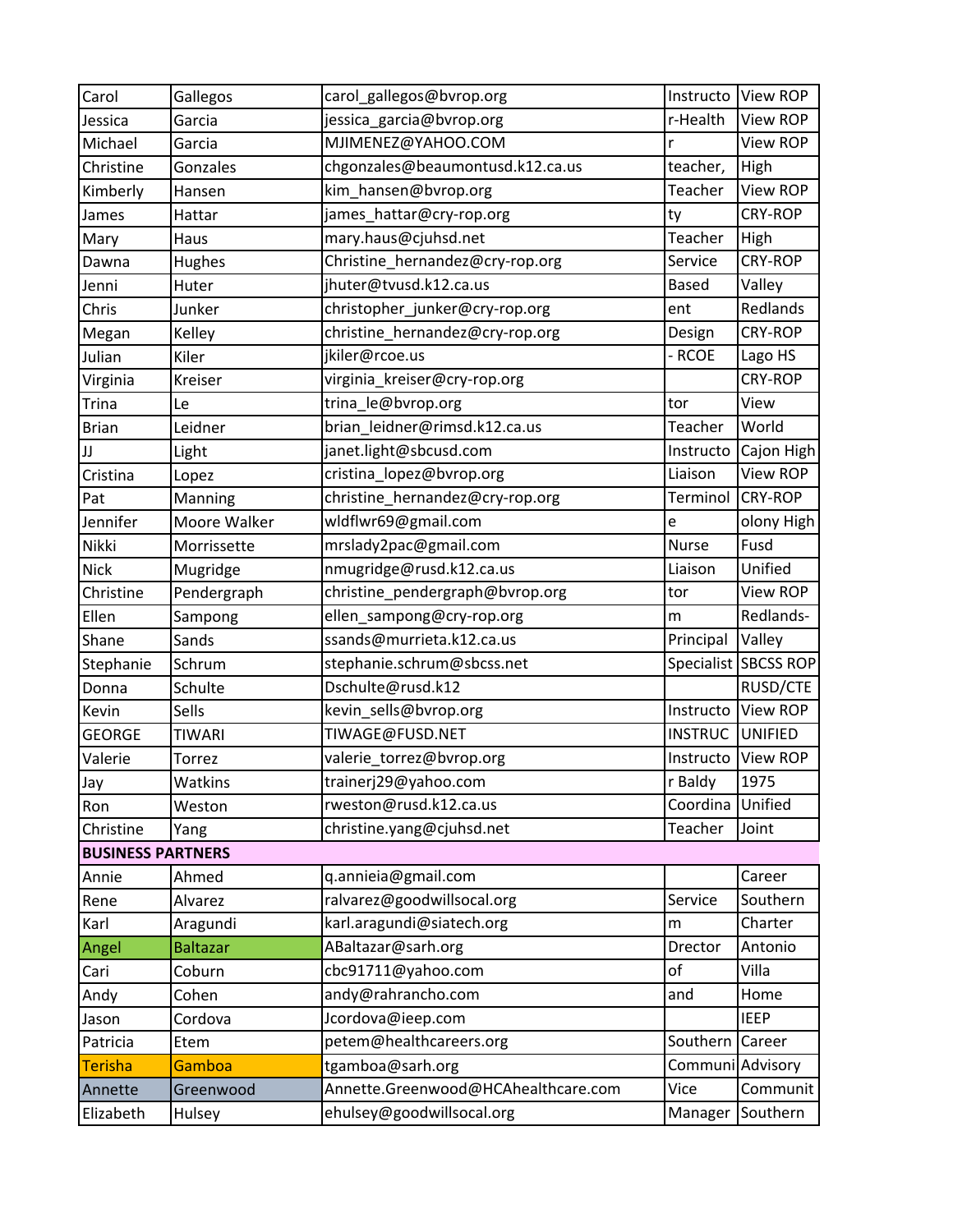| <b>Bob</b> | Kambe                       | bob@avidphysicaltherapy.com        | of                | Physical    |  |  |
|------------|-----------------------------|------------------------------------|-------------------|-------------|--|--|
| Marina     | <b>Karkas</b>               | mkarkas@sarh.org                   | <b>Business</b>   |             |  |  |
| Erika      | Lemon                       | erika.lemon@oakmontmg.com          | Director          | of San      |  |  |
| Christina  | Ly                          | cly@goodwillsocal.org              | pathways Southern |             |  |  |
| Dan        | <b>McGuire</b>              | Dan@Rahrancho.com                  | of Sales          | Home In     |  |  |
| Jarrod     | McNaughton                  | mcnaughton-j@iehp.org              | CEO               | <b>IEHP</b> |  |  |
| Jacky      | <b>Morales</b>              | Jmorales@ieep.com                  |                   | <b>IEEP</b> |  |  |
| John       | Orta                        | Jorta@ieep.com                     |                   | <b>IEEP</b> |  |  |
| Roxanna    | Rabadi                      | rrabadi@sarh.org                   | ty Health         |             |  |  |
| Justine    | Rangel                      |                                    | e                 | SBCDBH      |  |  |
| Israel     | Riley                       | iriley@goodwillsocal.org           | Service           | Southern    |  |  |
| Carol      | Wagner                      | carol.wagner@providencegrouphc.com | n                 | e Group     |  |  |
| Yara       | William                     | Tiffany@we-reachout.org            | of                | Reach Out   |  |  |
| Annalisa   | Wurm                        | awurm@ieep.com                     |                   | <b>IEEP</b> |  |  |
|            | <b>STUDENTS and INTERNS</b> |                                    |                   |             |  |  |
| Stephanie  | Posade                      |                                    | Intern            | Antonio     |  |  |
| Kathia     | Rodes                       |                                    | Intern            | <b>SARH</b> |  |  |
| Cassandra  | Romero                      |                                    | Intern            | <b>SARH</b> |  |  |
| Erin       | Costello                    |                                    | Intern            | <b>SARH</b> |  |  |
| John       | Allbecker                   |                                    | Student           | <b>HS</b>   |  |  |
| Isabel     | Franco                      |                                    | Student           | <b>HS</b>   |  |  |
| Irene      | Jurinario                   |                                    | Student           | <b>HS</b>   |  |  |
| Lillian    | Raffee                      |                                    | Student           | <b>HS</b>   |  |  |
| Grace      | Zaldivar                    |                                    | Student           | <b>HS</b>   |  |  |
| Amier      | Algadio                     |                                    | Student           | <b>HS</b>   |  |  |
| Leanna     | Salazar                     |                                    | Student           | <b>HS</b>   |  |  |
| Samantha   | Frank                       |                                    | Student           | <b>HS</b>   |  |  |
| Arianna    | Posada                      |                                    | Student           | <b>HS</b>   |  |  |
| Denisse    | Loera                       |                                    | Student           | <b>HS</b>   |  |  |
| Chandler   | Sanchez                     |                                    | Student           | <b>HS</b>   |  |  |
| Frances    | Alvarez                     |                                    | Student           | <b>HS</b>   |  |  |
| Saul       | Castellanos                 |                                    | Student           | <b>HS</b>   |  |  |

114

Moderator Panelist Speaker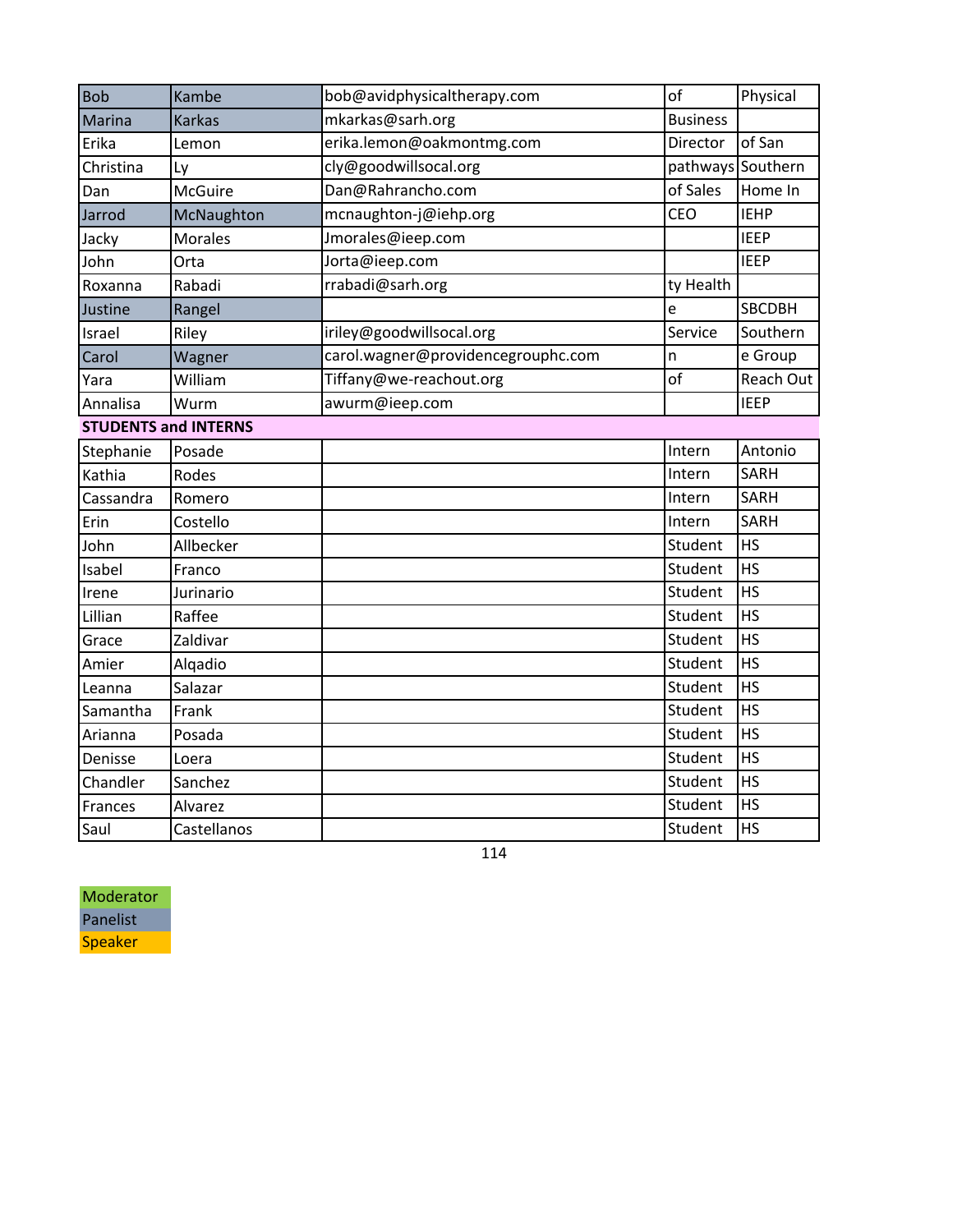# **Meeting ‐ San Antonio Regional Hospital ‐ October 28, 2019**

| Nork Address 1   Work Address 2   Work City   Work State   Work Zip   Work Country |
|------------------------------------------------------------------------------------|
|------------------------------------------------------------------------------------|

| 5885 Haven Ave               | Rancho Cud CA  |    | 91767        | US        |
|------------------------------|----------------|----|--------------|-----------|
|                              |                |    |              |           |
| 9400 Cherry Aven Building A  | Fontana        | CA | 92335        | <b>US</b> |
| 14213 Lauramore              | Fontana        | CA | 92336        | <b>US</b> |
| 16130 Lasselle St.           | Moreno ValCA   |    | 92551        | <b>US</b> |
|                              |                |    |              |           |
| 5885 HAVEN AVE               | RANCHO CUCA    |    | 91737        | <b>US</b> |
| 5885 Haven Ave               | Rancho Cud CA  |    | 91701        | US        |
|                              |                |    |              |           |
| 5885 Haven Ave               | Rancho Cud CA  |    | 91737        | US        |
| 13106 Central Ave            | Chino          | CA | 91710        | US        |
| 5885 Haven Avenu             | Rancho Cud CA  |    | 91737        | US        |
| 4800 Magnolia Av BIST BE220E | RIVERSIDE CA   |    | 92509        | US        |
| <b>5885 Haven</b>            | Rancho Cud CA  |    | 91737        | US        |
| 701 S. Mount vern            | San bernard CA |    | 92410        | <b>US</b> |
| 18422 Bear Valley            | Victorville    | CA | 92395        | US        |
|                              |                |    |              |           |
|                              |                |    |              |           |
| 18422 Bear Valley            | Victorville    | CA | 92395        | <b>US</b> |
| 710 S Mt. Vernon             | San bernard CA |    | 92410        | <b>US</b> |
|                              |                |    |              |           |
| 701 S. Mt. Vernon            | San Bernard CA |    | 92410        | US        |
| 11711 Sand Canyo             | Yucaipa        | CA | 92399        | US        |
| 701 s. Mt. Vernon            | San Bernard CA |    | 92410        | US        |
| 13106 Central Ave            | Chino          | CA | 91710        | US        |
| 250 S. G St.                 | San Bernard CA |    | 92374        | US        |
| 5565 N. Berkeley \$          | San Bernard CA |    | 92407        | US        |
|                              |                |    |              |           |
| 10755 Oleander A             | Fontana        | CA | 92337        | US        |
| 1501 S. Bon View :           | Ontario        | CA | 91761        | US        |
| 1214 Indiana Ct.             | Redlands       | CA | 92374        | US        |
| 41870 McAlby Cou             | Murrieta       | СA | 92562        | <b>US</b> |
| 601 North E Street           | San Bernard CA |    | 92415-002 US |           |
| 18150 Wood Rd.               | Perris         | CA | 92570        | <b>US</b> |
| 6821 Oleander Av             | Fontana        | СA | 92336        | <b>US</b> |
| 1501 S Bon View a            | Ontario        | СA | 91761        | US        |
| 3939 13 street               | Riverside      | СA | 92503        | <b>US</b> |
| 1214 Indiana Cour            | Redlands       | СA | 92374        | US        |
| 9301 Wood Road               | Riverside      | СA | 92508        | US        |
| 1214 Indiana Cour            | Redlands       | СA | 92374        | US        |
| 4725 Benito St.              | Montclair      | СA | 91763        | US.       |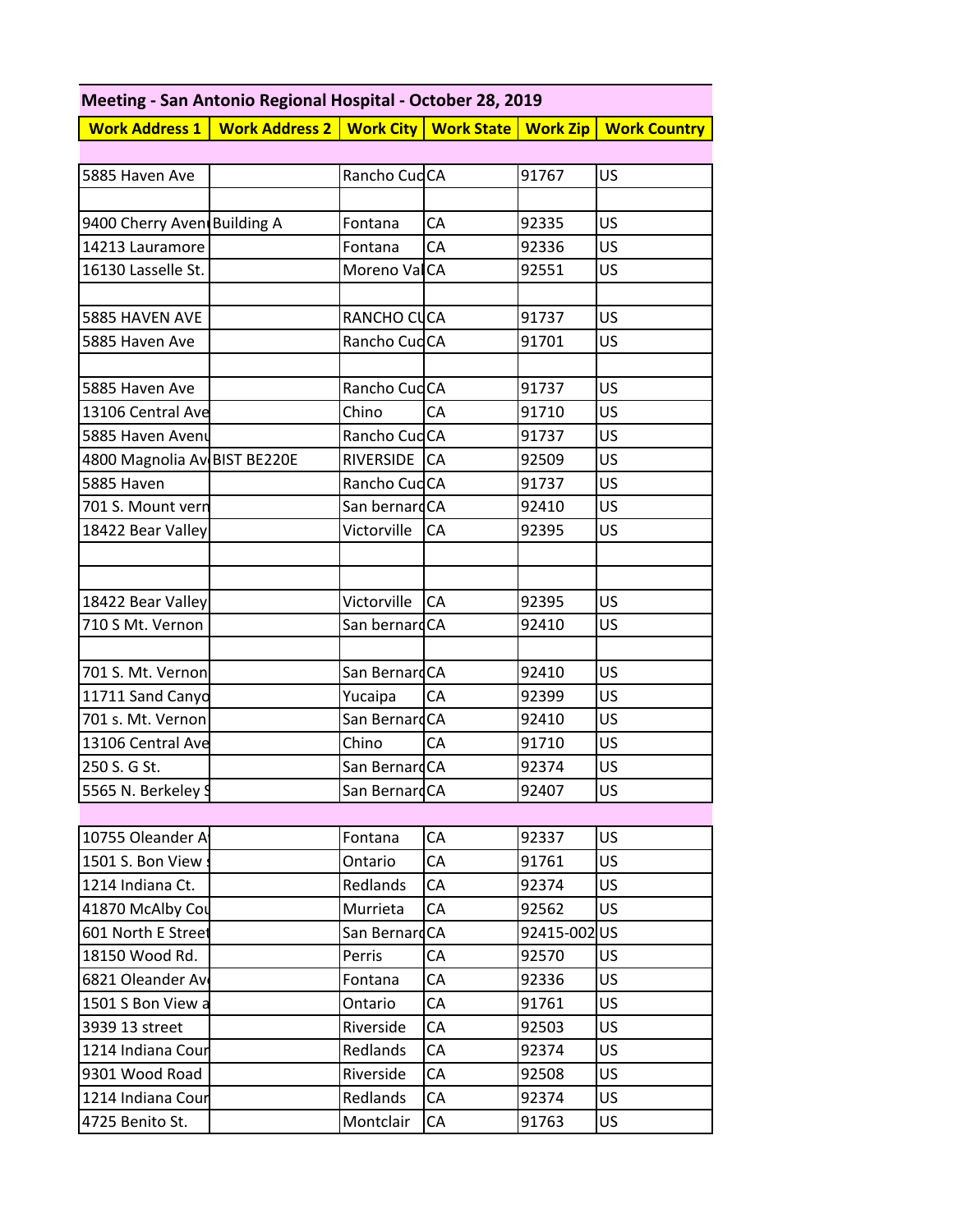| CA<br>2890 Inland Empir<br>91764<br>US<br>Ontario<br><b>1501 S. BON VIEW</b><br>US<br><b>ONTARIO</b><br>CA<br>91761<br>CA<br>Cherry Valley Blvd<br>92223<br>US<br>Beaumont<br>13400 Pipeline Av<br>Chino<br>CA<br>91710<br>US<br>1214 Indiana Cour<br>Redlands<br>CA<br>US<br>92374<br>8880 Baseline Rd.<br>Rancho Cud CA<br>91701<br>US<br>1214 Indiana Cour<br>Redlands<br>CA<br>US<br>92374<br>32225 Pico Pio Roa<br>Temecula<br>CA<br>92592<br>US<br>Redlands<br>CA<br>US<br>1214 Indiana Ct<br>92374<br>1214 Indiana Cour<br>Redlands<br>92374<br>US<br>CA<br>15150 Lasselle St,<br>Moreno ValCA<br>US<br>92551<br>2890 Inland Empir<br>CA<br>91764<br>US<br>Ontario<br>27400 State Highw<br>92352<br>Lake Arrow CA<br>US<br>1200 Hill Drive<br>92407<br>US<br>San Bernard CA<br>CA<br>2890 Inland Empir Suite 100<br>91764<br>US<br>Ontario<br>1214 Indiana Cour<br>US<br>Redlands<br>CA<br>92374<br>CA<br>3850 East Riversid<br>Ontario<br>92508<br>US<br>9235 timberline LI<br>Rancho Cud CA<br>91730<br>US<br>3380 14th Street<br>Riverside<br>CA<br>92501<br>US<br>2890 Inland Empir<br>Ontario<br>CA<br>91764<br>US<br>1214 Indiana Cour<br>Redlands<br>CA<br>US<br>92374<br>Murrieta<br>24150 Hayes Ave<br>CA<br>92562<br>US<br>670 E. Carnegie Dr<br>San Bernard CA<br>92408<br>US<br>Chino<br>CA<br>5472 Park Place<br>91710<br>US<br>9453 CITRUS AVE<br>92335<br><b>FONTANA</b><br>CA<br>US<br>1501 S. Bon View<br>СA<br>92336<br>US<br>Ontario<br><b>Baldy View Region</b><br>CA<br>91764<br>US<br>Ontario<br>3380 Fourteenth 92nd Floor - Instrud Riverside<br>СA<br>92501<br>US<br>1245 N. Euclid Ave<br>СA<br>91762<br>US<br>Ontario<br>444 S Waterman A Suite H<br>San Bernard CA<br>92408<br>US<br>12224 Beverly Blv<br>CA<br>Whittier<br>90601<br>US<br>2018 Del Rosa Ave<br>San Bernard CA<br>92024<br>US.<br>10134 6th St. Suite<br>Rancho Cud CA<br>91207<br>US<br>5425 E. 4th St.<br>Long Beach CA<br>90814<br>US<br>4445 Magnolia Av<br>Riverside<br>CA<br>92582<br>US | 1501 S. Bon View  | Ontario     | CA | 91761 | US |
|---------------------------------------------------------------------------------------------------------------------------------------------------------------------------------------------------------------------------------------------------------------------------------------------------------------------------------------------------------------------------------------------------------------------------------------------------------------------------------------------------------------------------------------------------------------------------------------------------------------------------------------------------------------------------------------------------------------------------------------------------------------------------------------------------------------------------------------------------------------------------------------------------------------------------------------------------------------------------------------------------------------------------------------------------------------------------------------------------------------------------------------------------------------------------------------------------------------------------------------------------------------------------------------------------------------------------------------------------------------------------------------------------------------------------------------------------------------------------------------------------------------------------------------------------------------------------------------------------------------------------------------------------------------------------------------------------------------------------------------------------------------------------------------------------------------------------------------------------------------------------------------------------------------------------------------------------------------------------------------------------|-------------------|-------------|----|-------|----|
|                                                                                                                                                                                                                                                                                                                                                                                                                                                                                                                                                                                                                                                                                                                                                                                                                                                                                                                                                                                                                                                                                                                                                                                                                                                                                                                                                                                                                                                                                                                                                                                                                                                                                                                                                                                                                                                                                                                                                                                                   |                   |             |    |       |    |
|                                                                                                                                                                                                                                                                                                                                                                                                                                                                                                                                                                                                                                                                                                                                                                                                                                                                                                                                                                                                                                                                                                                                                                                                                                                                                                                                                                                                                                                                                                                                                                                                                                                                                                                                                                                                                                                                                                                                                                                                   |                   |             |    |       |    |
|                                                                                                                                                                                                                                                                                                                                                                                                                                                                                                                                                                                                                                                                                                                                                                                                                                                                                                                                                                                                                                                                                                                                                                                                                                                                                                                                                                                                                                                                                                                                                                                                                                                                                                                                                                                                                                                                                                                                                                                                   |                   |             |    |       |    |
|                                                                                                                                                                                                                                                                                                                                                                                                                                                                                                                                                                                                                                                                                                                                                                                                                                                                                                                                                                                                                                                                                                                                                                                                                                                                                                                                                                                                                                                                                                                                                                                                                                                                                                                                                                                                                                                                                                                                                                                                   |                   |             |    |       |    |
|                                                                                                                                                                                                                                                                                                                                                                                                                                                                                                                                                                                                                                                                                                                                                                                                                                                                                                                                                                                                                                                                                                                                                                                                                                                                                                                                                                                                                                                                                                                                                                                                                                                                                                                                                                                                                                                                                                                                                                                                   |                   |             |    |       |    |
|                                                                                                                                                                                                                                                                                                                                                                                                                                                                                                                                                                                                                                                                                                                                                                                                                                                                                                                                                                                                                                                                                                                                                                                                                                                                                                                                                                                                                                                                                                                                                                                                                                                                                                                                                                                                                                                                                                                                                                                                   |                   |             |    |       |    |
|                                                                                                                                                                                                                                                                                                                                                                                                                                                                                                                                                                                                                                                                                                                                                                                                                                                                                                                                                                                                                                                                                                                                                                                                                                                                                                                                                                                                                                                                                                                                                                                                                                                                                                                                                                                                                                                                                                                                                                                                   |                   |             |    |       |    |
|                                                                                                                                                                                                                                                                                                                                                                                                                                                                                                                                                                                                                                                                                                                                                                                                                                                                                                                                                                                                                                                                                                                                                                                                                                                                                                                                                                                                                                                                                                                                                                                                                                                                                                                                                                                                                                                                                                                                                                                                   |                   |             |    |       |    |
|                                                                                                                                                                                                                                                                                                                                                                                                                                                                                                                                                                                                                                                                                                                                                                                                                                                                                                                                                                                                                                                                                                                                                                                                                                                                                                                                                                                                                                                                                                                                                                                                                                                                                                                                                                                                                                                                                                                                                                                                   |                   |             |    |       |    |
|                                                                                                                                                                                                                                                                                                                                                                                                                                                                                                                                                                                                                                                                                                                                                                                                                                                                                                                                                                                                                                                                                                                                                                                                                                                                                                                                                                                                                                                                                                                                                                                                                                                                                                                                                                                                                                                                                                                                                                                                   |                   |             |    |       |    |
|                                                                                                                                                                                                                                                                                                                                                                                                                                                                                                                                                                                                                                                                                                                                                                                                                                                                                                                                                                                                                                                                                                                                                                                                                                                                                                                                                                                                                                                                                                                                                                                                                                                                                                                                                                                                                                                                                                                                                                                                   |                   |             |    |       |    |
|                                                                                                                                                                                                                                                                                                                                                                                                                                                                                                                                                                                                                                                                                                                                                                                                                                                                                                                                                                                                                                                                                                                                                                                                                                                                                                                                                                                                                                                                                                                                                                                                                                                                                                                                                                                                                                                                                                                                                                                                   |                   |             |    |       |    |
|                                                                                                                                                                                                                                                                                                                                                                                                                                                                                                                                                                                                                                                                                                                                                                                                                                                                                                                                                                                                                                                                                                                                                                                                                                                                                                                                                                                                                                                                                                                                                                                                                                                                                                                                                                                                                                                                                                                                                                                                   |                   |             |    |       |    |
|                                                                                                                                                                                                                                                                                                                                                                                                                                                                                                                                                                                                                                                                                                                                                                                                                                                                                                                                                                                                                                                                                                                                                                                                                                                                                                                                                                                                                                                                                                                                                                                                                                                                                                                                                                                                                                                                                                                                                                                                   |                   |             |    |       |    |
|                                                                                                                                                                                                                                                                                                                                                                                                                                                                                                                                                                                                                                                                                                                                                                                                                                                                                                                                                                                                                                                                                                                                                                                                                                                                                                                                                                                                                                                                                                                                                                                                                                                                                                                                                                                                                                                                                                                                                                                                   |                   |             |    |       |    |
|                                                                                                                                                                                                                                                                                                                                                                                                                                                                                                                                                                                                                                                                                                                                                                                                                                                                                                                                                                                                                                                                                                                                                                                                                                                                                                                                                                                                                                                                                                                                                                                                                                                                                                                                                                                                                                                                                                                                                                                                   |                   |             |    |       |    |
|                                                                                                                                                                                                                                                                                                                                                                                                                                                                                                                                                                                                                                                                                                                                                                                                                                                                                                                                                                                                                                                                                                                                                                                                                                                                                                                                                                                                                                                                                                                                                                                                                                                                                                                                                                                                                                                                                                                                                                                                   |                   |             |    |       |    |
|                                                                                                                                                                                                                                                                                                                                                                                                                                                                                                                                                                                                                                                                                                                                                                                                                                                                                                                                                                                                                                                                                                                                                                                                                                                                                                                                                                                                                                                                                                                                                                                                                                                                                                                                                                                                                                                                                                                                                                                                   |                   |             |    |       |    |
|                                                                                                                                                                                                                                                                                                                                                                                                                                                                                                                                                                                                                                                                                                                                                                                                                                                                                                                                                                                                                                                                                                                                                                                                                                                                                                                                                                                                                                                                                                                                                                                                                                                                                                                                                                                                                                                                                                                                                                                                   |                   |             |    |       |    |
|                                                                                                                                                                                                                                                                                                                                                                                                                                                                                                                                                                                                                                                                                                                                                                                                                                                                                                                                                                                                                                                                                                                                                                                                                                                                                                                                                                                                                                                                                                                                                                                                                                                                                                                                                                                                                                                                                                                                                                                                   |                   |             |    |       |    |
|                                                                                                                                                                                                                                                                                                                                                                                                                                                                                                                                                                                                                                                                                                                                                                                                                                                                                                                                                                                                                                                                                                                                                                                                                                                                                                                                                                                                                                                                                                                                                                                                                                                                                                                                                                                                                                                                                                                                                                                                   |                   |             |    |       |    |
|                                                                                                                                                                                                                                                                                                                                                                                                                                                                                                                                                                                                                                                                                                                                                                                                                                                                                                                                                                                                                                                                                                                                                                                                                                                                                                                                                                                                                                                                                                                                                                                                                                                                                                                                                                                                                                                                                                                                                                                                   |                   |             |    |       |    |
|                                                                                                                                                                                                                                                                                                                                                                                                                                                                                                                                                                                                                                                                                                                                                                                                                                                                                                                                                                                                                                                                                                                                                                                                                                                                                                                                                                                                                                                                                                                                                                                                                                                                                                                                                                                                                                                                                                                                                                                                   |                   |             |    |       |    |
|                                                                                                                                                                                                                                                                                                                                                                                                                                                                                                                                                                                                                                                                                                                                                                                                                                                                                                                                                                                                                                                                                                                                                                                                                                                                                                                                                                                                                                                                                                                                                                                                                                                                                                                                                                                                                                                                                                                                                                                                   |                   |             |    |       |    |
|                                                                                                                                                                                                                                                                                                                                                                                                                                                                                                                                                                                                                                                                                                                                                                                                                                                                                                                                                                                                                                                                                                                                                                                                                                                                                                                                                                                                                                                                                                                                                                                                                                                                                                                                                                                                                                                                                                                                                                                                   |                   |             |    |       |    |
|                                                                                                                                                                                                                                                                                                                                                                                                                                                                                                                                                                                                                                                                                                                                                                                                                                                                                                                                                                                                                                                                                                                                                                                                                                                                                                                                                                                                                                                                                                                                                                                                                                                                                                                                                                                                                                                                                                                                                                                                   |                   |             |    |       |    |
|                                                                                                                                                                                                                                                                                                                                                                                                                                                                                                                                                                                                                                                                                                                                                                                                                                                                                                                                                                                                                                                                                                                                                                                                                                                                                                                                                                                                                                                                                                                                                                                                                                                                                                                                                                                                                                                                                                                                                                                                   |                   |             |    |       |    |
|                                                                                                                                                                                                                                                                                                                                                                                                                                                                                                                                                                                                                                                                                                                                                                                                                                                                                                                                                                                                                                                                                                                                                                                                                                                                                                                                                                                                                                                                                                                                                                                                                                                                                                                                                                                                                                                                                                                                                                                                   |                   |             |    |       |    |
|                                                                                                                                                                                                                                                                                                                                                                                                                                                                                                                                                                                                                                                                                                                                                                                                                                                                                                                                                                                                                                                                                                                                                                                                                                                                                                                                                                                                                                                                                                                                                                                                                                                                                                                                                                                                                                                                                                                                                                                                   |                   |             |    |       |    |
|                                                                                                                                                                                                                                                                                                                                                                                                                                                                                                                                                                                                                                                                                                                                                                                                                                                                                                                                                                                                                                                                                                                                                                                                                                                                                                                                                                                                                                                                                                                                                                                                                                                                                                                                                                                                                                                                                                                                                                                                   |                   |             |    |       |    |
|                                                                                                                                                                                                                                                                                                                                                                                                                                                                                                                                                                                                                                                                                                                                                                                                                                                                                                                                                                                                                                                                                                                                                                                                                                                                                                                                                                                                                                                                                                                                                                                                                                                                                                                                                                                                                                                                                                                                                                                                   |                   |             |    |       |    |
|                                                                                                                                                                                                                                                                                                                                                                                                                                                                                                                                                                                                                                                                                                                                                                                                                                                                                                                                                                                                                                                                                                                                                                                                                                                                                                                                                                                                                                                                                                                                                                                                                                                                                                                                                                                                                                                                                                                                                                                                   |                   |             |    |       |    |
|                                                                                                                                                                                                                                                                                                                                                                                                                                                                                                                                                                                                                                                                                                                                                                                                                                                                                                                                                                                                                                                                                                                                                                                                                                                                                                                                                                                                                                                                                                                                                                                                                                                                                                                                                                                                                                                                                                                                                                                                   |                   |             |    |       |    |
|                                                                                                                                                                                                                                                                                                                                                                                                                                                                                                                                                                                                                                                                                                                                                                                                                                                                                                                                                                                                                                                                                                                                                                                                                                                                                                                                                                                                                                                                                                                                                                                                                                                                                                                                                                                                                                                                                                                                                                                                   |                   |             |    |       |    |
|                                                                                                                                                                                                                                                                                                                                                                                                                                                                                                                                                                                                                                                                                                                                                                                                                                                                                                                                                                                                                                                                                                                                                                                                                                                                                                                                                                                                                                                                                                                                                                                                                                                                                                                                                                                                                                                                                                                                                                                                   |                   |             |    |       |    |
|                                                                                                                                                                                                                                                                                                                                                                                                                                                                                                                                                                                                                                                                                                                                                                                                                                                                                                                                                                                                                                                                                                                                                                                                                                                                                                                                                                                                                                                                                                                                                                                                                                                                                                                                                                                                                                                                                                                                                                                                   |                   |             |    |       |    |
|                                                                                                                                                                                                                                                                                                                                                                                                                                                                                                                                                                                                                                                                                                                                                                                                                                                                                                                                                                                                                                                                                                                                                                                                                                                                                                                                                                                                                                                                                                                                                                                                                                                                                                                                                                                                                                                                                                                                                                                                   |                   |             |    |       |    |
|                                                                                                                                                                                                                                                                                                                                                                                                                                                                                                                                                                                                                                                                                                                                                                                                                                                                                                                                                                                                                                                                                                                                                                                                                                                                                                                                                                                                                                                                                                                                                                                                                                                                                                                                                                                                                                                                                                                                                                                                   |                   |             |    |       |    |
|                                                                                                                                                                                                                                                                                                                                                                                                                                                                                                                                                                                                                                                                                                                                                                                                                                                                                                                                                                                                                                                                                                                                                                                                                                                                                                                                                                                                                                                                                                                                                                                                                                                                                                                                                                                                                                                                                                                                                                                                   |                   |             |    |       |    |
|                                                                                                                                                                                                                                                                                                                                                                                                                                                                                                                                                                                                                                                                                                                                                                                                                                                                                                                                                                                                                                                                                                                                                                                                                                                                                                                                                                                                                                                                                                                                                                                                                                                                                                                                                                                                                                                                                                                                                                                                   |                   |             |    |       |    |
|                                                                                                                                                                                                                                                                                                                                                                                                                                                                                                                                                                                                                                                                                                                                                                                                                                                                                                                                                                                                                                                                                                                                                                                                                                                                                                                                                                                                                                                                                                                                                                                                                                                                                                                                                                                                                                                                                                                                                                                                   |                   |             |    |       |    |
|                                                                                                                                                                                                                                                                                                                                                                                                                                                                                                                                                                                                                                                                                                                                                                                                                                                                                                                                                                                                                                                                                                                                                                                                                                                                                                                                                                                                                                                                                                                                                                                                                                                                                                                                                                                                                                                                                                                                                                                                   |                   |             |    |       |    |
|                                                                                                                                                                                                                                                                                                                                                                                                                                                                                                                                                                                                                                                                                                                                                                                                                                                                                                                                                                                                                                                                                                                                                                                                                                                                                                                                                                                                                                                                                                                                                                                                                                                                                                                                                                                                                                                                                                                                                                                                   | 16938 Bear Valley | Victorville | CA | 92395 | US |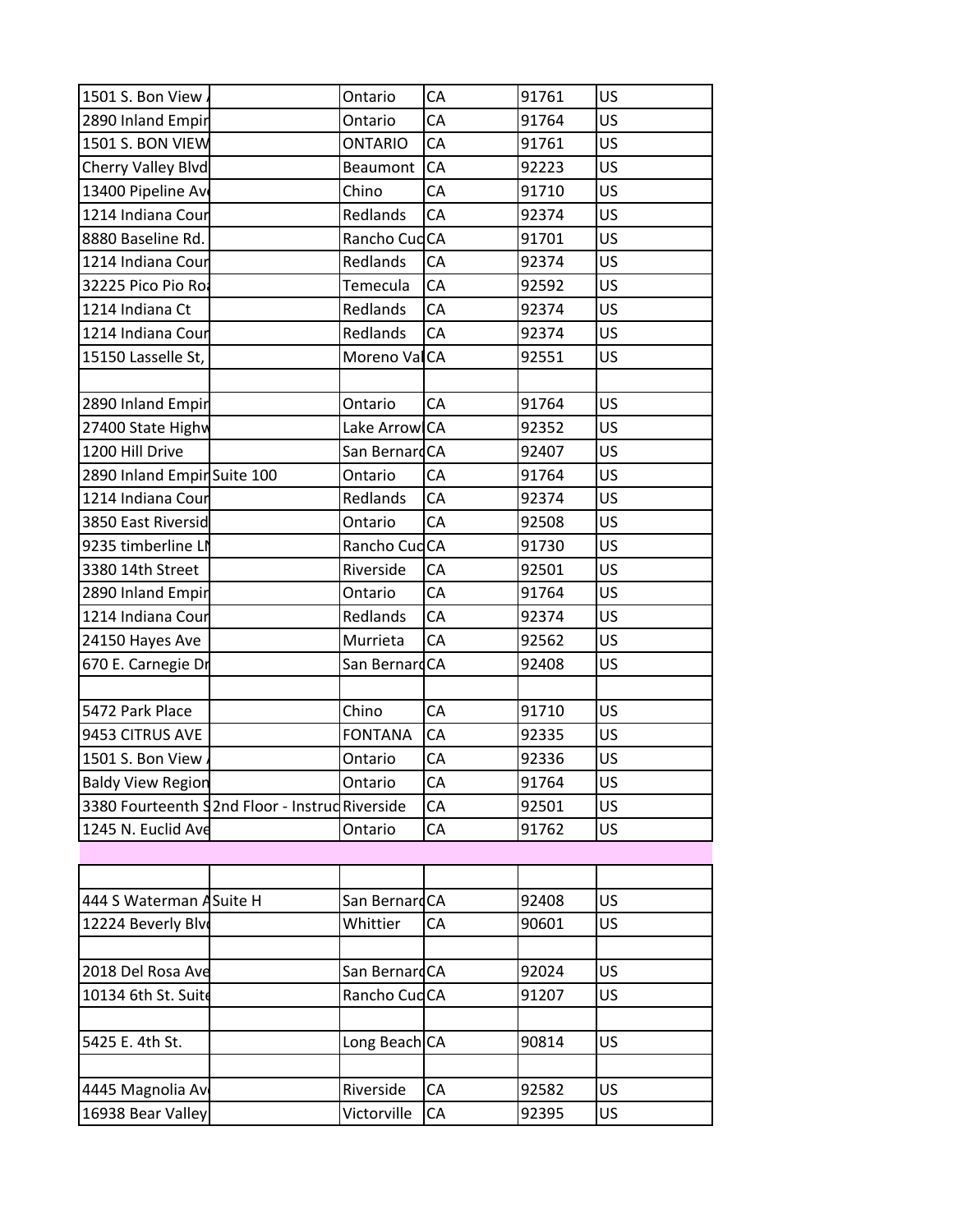| 81557 Dr Carreon      |         | Indio          | CA | 92201        | US        |
|-----------------------|---------|----------------|----|--------------|-----------|
|                       |         |                |    |              |           |
| 2419 N. Euclid Ave    |         | Upland         | CA | 91784        | US        |
| 8120 Palm Lane        |         | San Bernard CA |    | 92410        | US        |
| 10134 6th Street      | Suite J | Rancho Cud CA  |    | 91730        | US        |
| 10801 6th Street      |         | Rancho CuiCA   |    | 91730        |           |
|                       |         |                |    |              |           |
|                       |         |                |    |              |           |
|                       |         |                |    |              |           |
| 303 E. Vanderbilt Way |         | San Bernard CA |    | 92415        |           |
| 16938 Bear Valley     |         | Victorville    | CA | 92395        | US        |
| 2028 Del Rosa Ave     |         | San Bernard CA |    | 92404-564 US |           |
| 1126 W Foothill Bl    |         | Upland         | CA | 91786        | <b>US</b> |
|                       |         |                |    |              |           |
|                       |         |                |    |              |           |
|                       |         |                |    |              |           |
|                       |         |                |    |              |           |
|                       |         |                |    |              |           |
|                       |         |                |    |              |           |
|                       |         |                |    |              |           |
|                       |         |                |    |              |           |
|                       |         |                |    |              |           |
|                       |         |                |    |              |           |
|                       |         |                |    |              |           |
|                       |         |                |    |              |           |
|                       |         |                |    |              |           |
|                       |         |                |    |              |           |
|                       |         |                |    |              |           |
|                       |         |                |    |              |           |
|                       |         |                |    |              |           |
|                       |         |                |    |              |           |
|                       |         |                |    |              |           |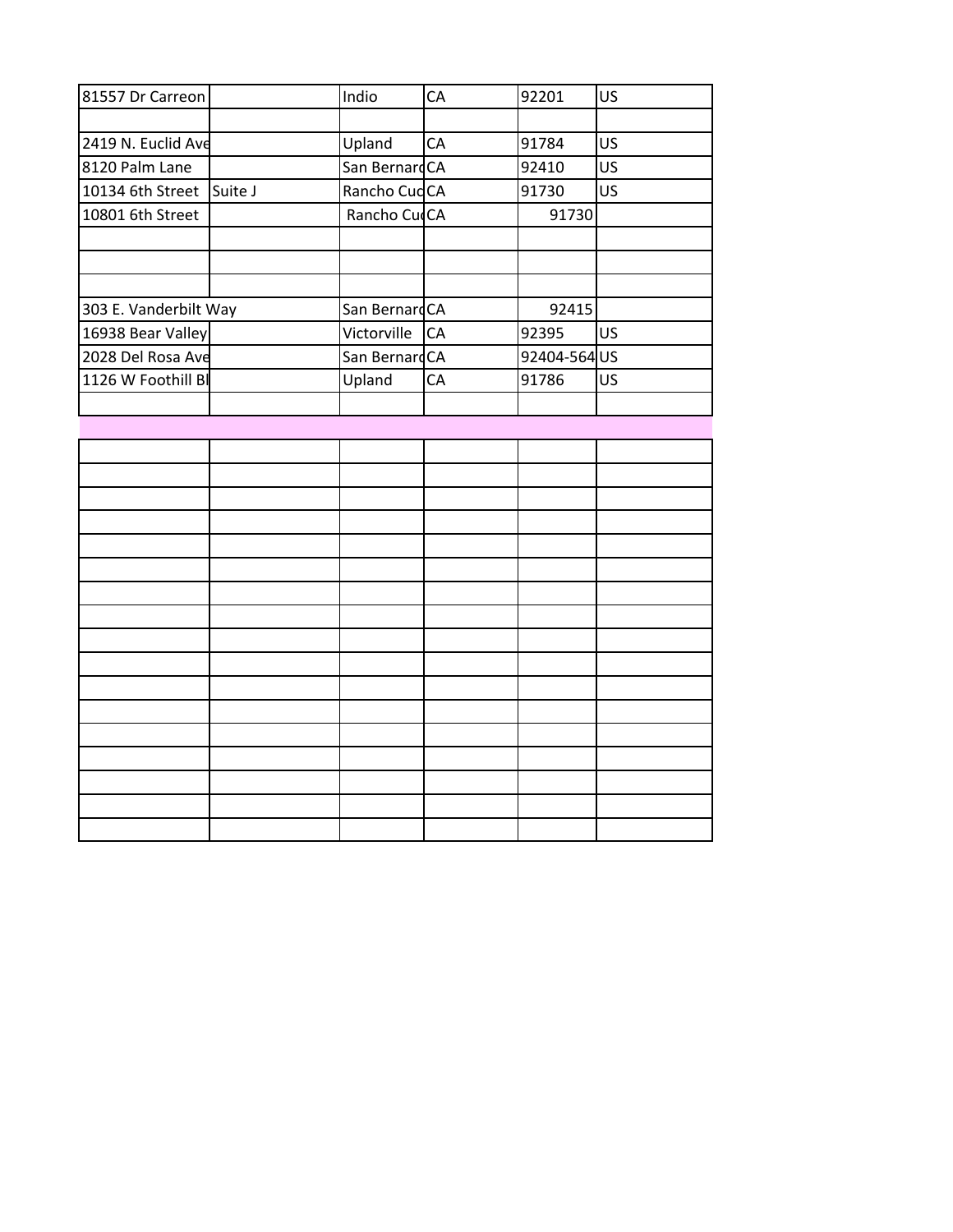| <b>Work Phone</b> |
|-------------------|
|                   |
| 909-652-6674      |
|                   |
| 909-652-8497      |
| 9092681086        |
| 951-571-6907      |
|                   |
| 9096526668        |
| 9096526690        |
|                   |
| 9096526691        |
| 9096527755        |
| 9512073797        |
| 9512228974        |
| 8016189164        |
| (909)384-8930     |
| 760-245-4271      |
|                   |
|                   |
| 7602454271        |
| 9093848927        |
|                   |
| 9093848934        |
| 909-389-3399      |
| 909-384-8292      |
| 9096527755        |
| 855-558-1100      |
| 9098554404        |
|                   |
| (909) 357-5490    |
| (909)947-3400     |
| 9097933115 x200   |
| 9516961600        |
| 9093862636        |

951‐490‐0400 1.909.3575.5800 (909)947‐3400 9519015259

951‐789‐5690

909‐580‐5006 x 4896

909‐580‐5006 x4942 9096216781 ext. 2210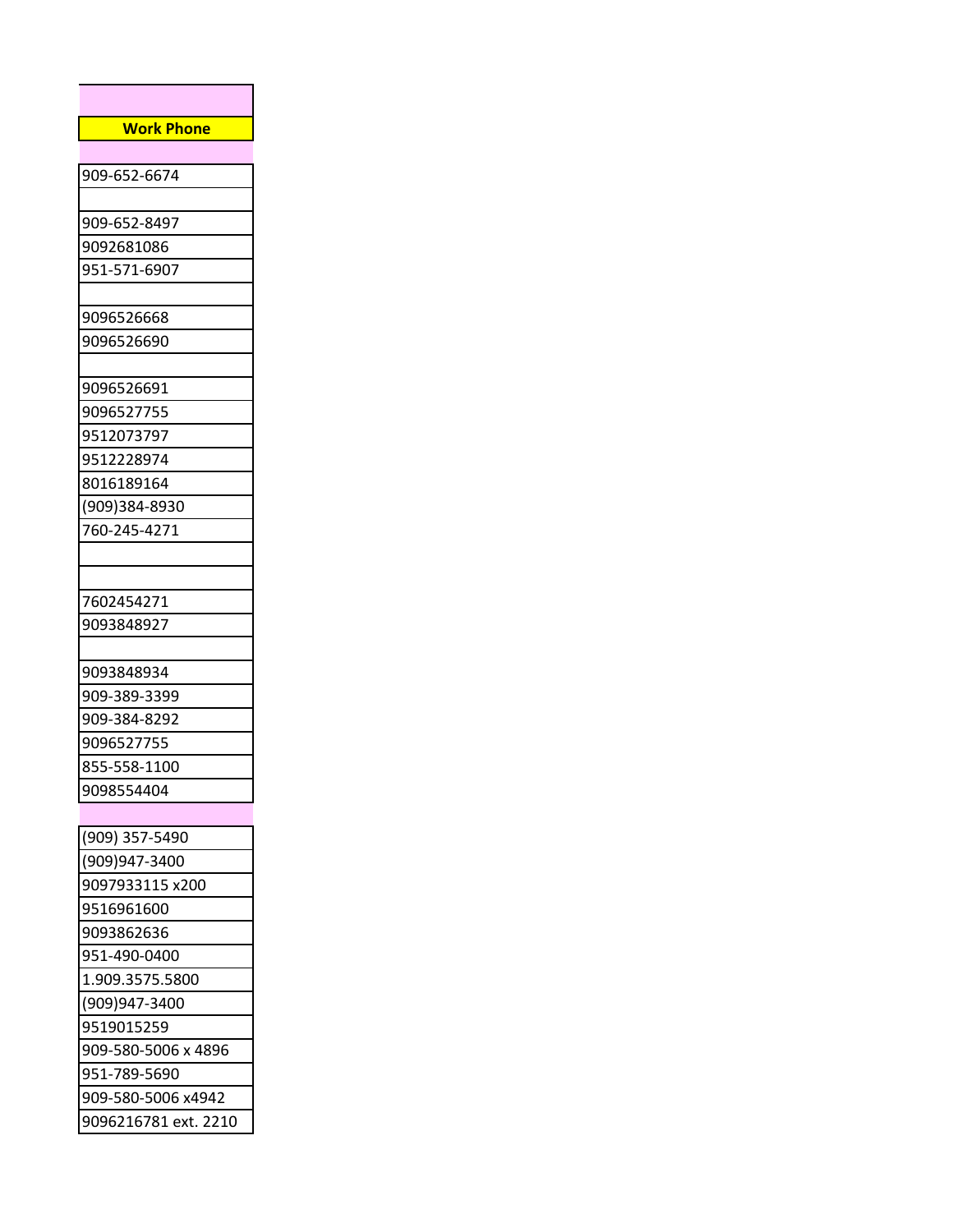| 626-824-3383         |
|----------------------|
| 909-980-6490         |
| 9099473400           |
| 951 845 3408         |
| 909-591-3902 x4893   |
| 9097933115           |
| 9099895511           |
| 909-430-2368         |
| 951506.7948          |
| 909-809-6207         |
| 909-580-5006 x4897   |
| 9515714880 ext 36159 |
|                      |
| 909-980-6490         |
| (909) 336-2038       |
| 909-881-8120         |
| 909-980-6490         |
| 909-307-5500 x 30312 |
| 9099302929           |
| 3232835867           |
| 9512754783           |
| 9099806490           |
| (909) 793-3115       |
| 9516961409           |
| 909-252-4556         |
|                      |
| 9095487292 3555      |
| 9095100497           |
| 909-947-3400         |
| 9517642284           |
| 9517887135           |
| 909-988-5560         |
|                      |
|                      |
| 951-809-4573         |
| 5628845275           |
|                      |
| 9098853261           |
| 909-466-5472         |
|                      |
| 310-795-5638         |

951‐205‐6705 323‐333‐4815